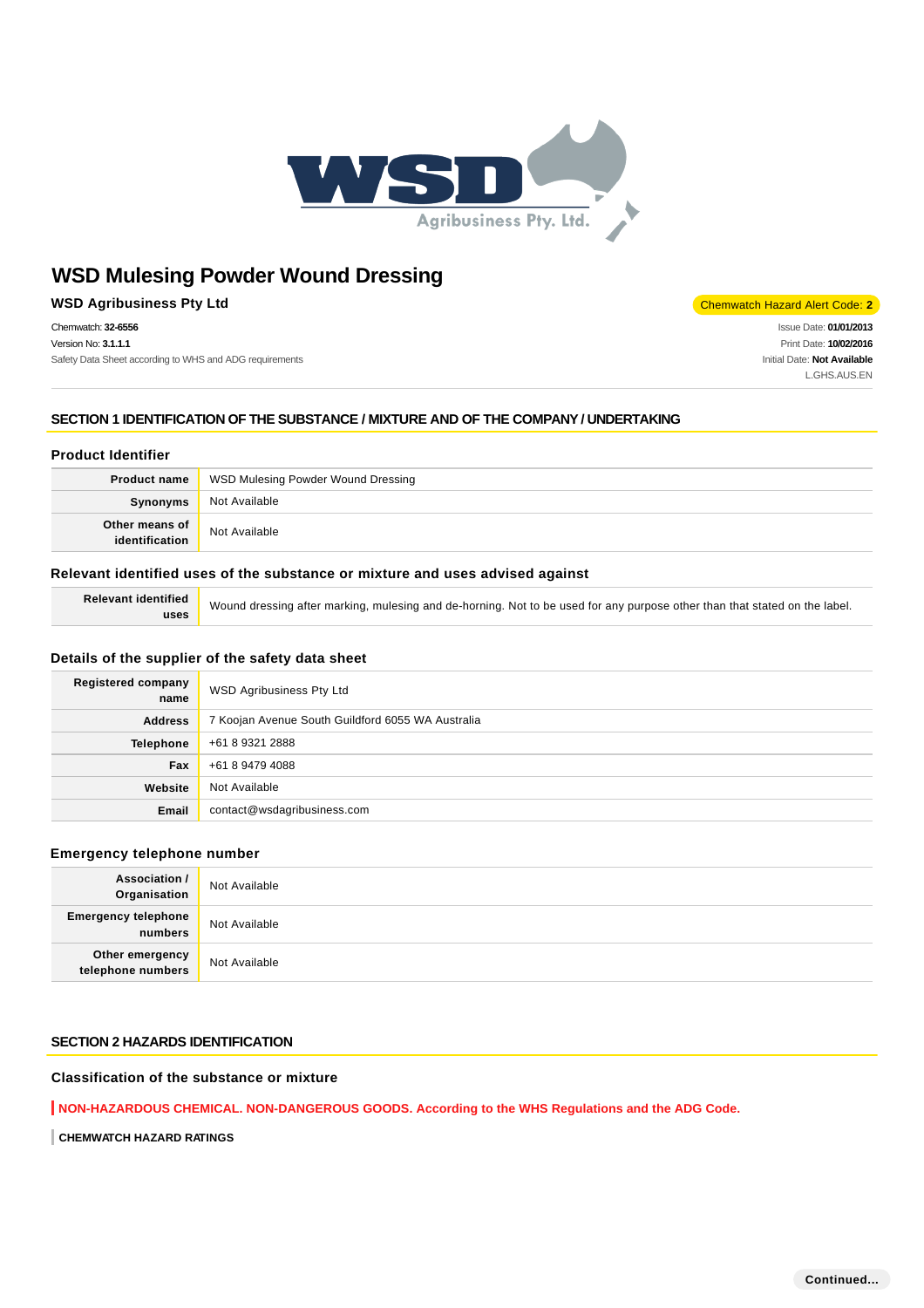|                     | Min | Max |                              |
|---------------------|-----|-----|------------------------------|
| Flammability        |     |     |                              |
| Toxicity            | 2   |     | $0 =$ Minimum                |
| <b>Body Contact</b> |     |     | $1 = 1$ OW                   |
| Reactivity          |     |     | $2 =$ Moderate<br>$3 = High$ |
| Chronic             |     |     | $4 =$ Extreme                |

| <b>Poisons Schedule</b>       | S5                                                                                                                         |
|-------------------------------|----------------------------------------------------------------------------------------------------------------------------|
| Classification <sup>[1]</sup> | Chronic Aquatic Hazard Category 3                                                                                          |
| Legend:                       | 1. Classified by Chemwatch; 2. Classification drawn from HSIS; 3. Classification drawn from EC Directive 1272/2008 - Annex |

## **Label elements**

| <b>GHS label elements</b> | Not Applicable |
|---------------------------|----------------|
|                           |                |
| <b>SIGNAL WORD</b>        | NOT APPLICABLE |
| Hazard statement(s)       |                |

# **H412** Harmful to aquatic life with long lasting effects

## **Precautionary statement(s) Prevention**

**P273** Avoid release to the environment.

## **Precautionary statement(s) Response**

Not Applicable

## **Precautionary statement(s) Storage**

Not Applicable

#### **Precautionary statement(s) Disposal**

**P501** Dispose of contents/container in accordance with local regulations.

## **SECTION 3 COMPOSITION / INFORMATION ON INGREDIENTS**

## **Substances**

See section below for composition of Mixtures

#### **Mixtures**

| <b>CAS No</b>  | %[weight]      | <b>Name</b>                                      |
|----------------|----------------|--------------------------------------------------|
| 333-41-5       | 1.5            | diazinon                                         |
| $121 - 21 - 1$ | $0 - 0.1$      | pyrethrin I                                      |
| 121-29-9       | $0 - 0.1$      | pyrethrin II                                     |
| $51-03-6$      | 0.08           | piperonyl butoxide                               |
|                | <b>Balance</b> | other ingredients determined not to be hazardous |

## **SECTION 4 FIRST AID MEASURES**

## **Description of first aid measures**

| <b>Eye Contact</b>  | If this product comes in contact with the eyes:<br>• Wash out immediately with fresh running water.<br>Ensure complete irrigation of the eye by keeping eyelids apart and away from eye and moving the eyelids by occasionally<br>lifting the upper and lower lids.<br>► Seek medical attention without delay; if pain persists or recurs seek medical attention.<br>► Removal of contact lenses after an eye injury should only be undertaken by skilled personnel. |
|---------------------|----------------------------------------------------------------------------------------------------------------------------------------------------------------------------------------------------------------------------------------------------------------------------------------------------------------------------------------------------------------------------------------------------------------------------------------------------------------------|
| <b>Skin Contact</b> | If skin or hair contact occurs:<br>Flush skin and hair with running water (and soap if available).<br>▶ Seek medical attention in event of irritation.                                                                                                                                                                                                                                                                                                               |
| Inhalation          | If fumes, aerosols or combustion products are inhaled remove from contaminated area.<br>• Other measures are usually unnecessary.                                                                                                                                                                                                                                                                                                                                    |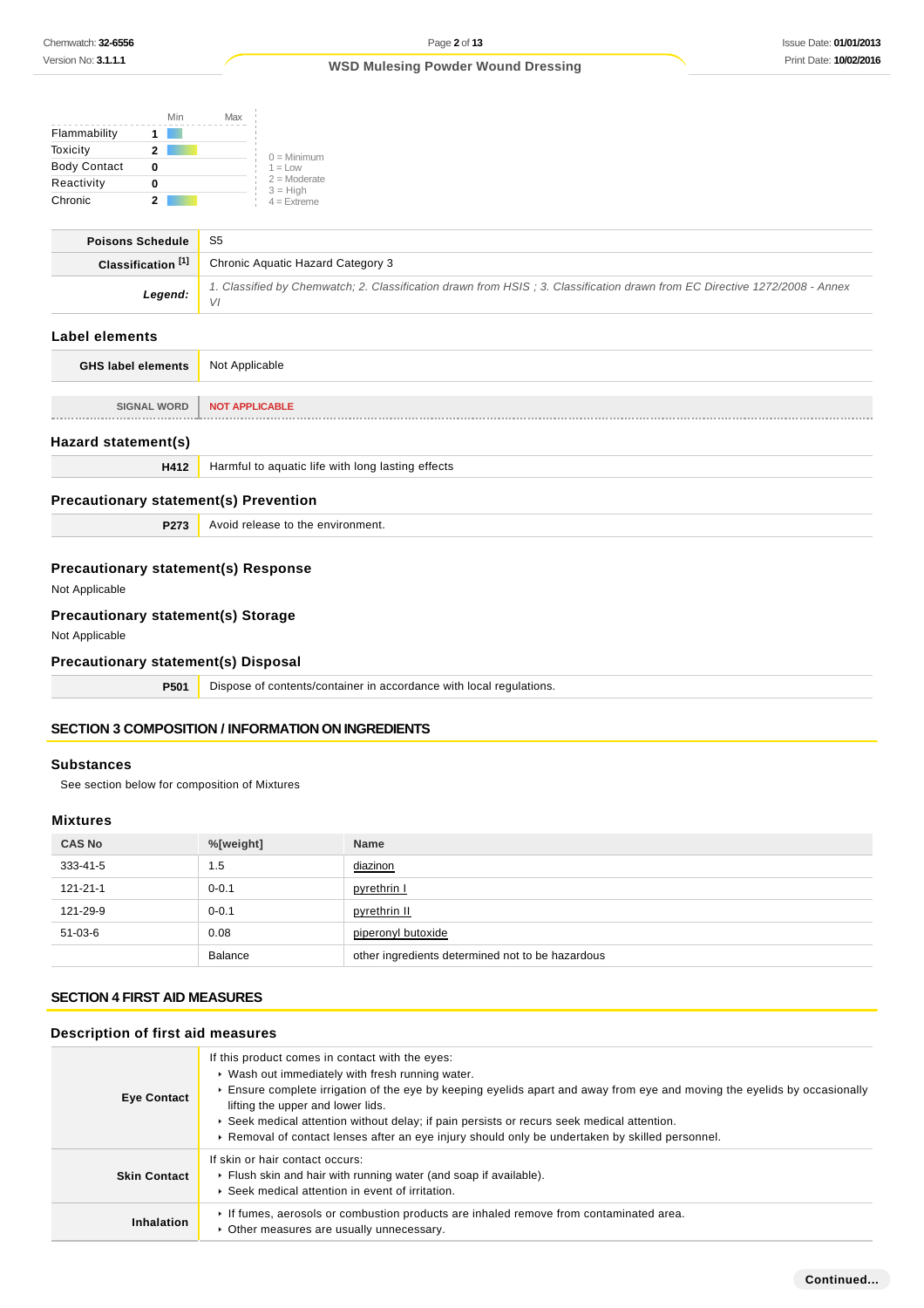| Chemwatch: 32-6556                               | Page 3 of 13                                                                                                                                                                                                                                                                                                                                                                                                                                                                  | <b>Issue Date: 01/01/2</b> |
|--------------------------------------------------|-------------------------------------------------------------------------------------------------------------------------------------------------------------------------------------------------------------------------------------------------------------------------------------------------------------------------------------------------------------------------------------------------------------------------------------------------------------------------------|----------------------------|
| Version No: <b>3.1.1.1</b>                       | <b>WSD Mulesing Powder Wound Dressing</b>                                                                                                                                                                                                                                                                                                                                                                                                                                     | Print Date: 10/02/2        |
|                                                  |                                                                                                                                                                                                                                                                                                                                                                                                                                                                               |                            |
| Ingestion                                        | If swallowed do <b>NOT</b> induce vomiting.<br>► If vomiting occurs, lean patient forward or place on left side (head-down position, if possible) to maintain open airway and<br>prevent aspiration.<br>• Observe the patient carefully.<br>▶ Never give liquid to a person showing signs of being sleepy or with reduced awareness; i.e. becoming unconscious.<br>► Give water to rinse out mouth, then provide liquid slowly and as much as casualty can comfortably drink. |                            |
|                                                  | Seek medical advice.                                                                                                                                                                                                                                                                                                                                                                                                                                                          |                            |
|                                                  | Indication of any immediate medical attention and special treatment needed                                                                                                                                                                                                                                                                                                                                                                                                    |                            |
|                                                  | Atropine sulfate, usually in doses of 600 microgram may be given intravenously, intramuscularly, or subcutaneously to control the muscarinic effects of                                                                                                                                                                                                                                                                                                                       |                            |
|                                                  | choline esterase inhibitors. Supportive treatment may be required.                                                                                                                                                                                                                                                                                                                                                                                                            |                            |
|                                                  | MARTINDALE: The Extra Pharmacopoeia, Twenty-ninth Edition<br>While other antimuscarinic agents (e.g., scopolamine) can counteract the effects of cholinesterase inhibitors, their inherent toxic effects in patients who                                                                                                                                                                                                                                                      |                            |
|                                                  | do not have cholinesterase inhibitor poisoning have led to their rejection in favor of atropine. Glycopyrrolate in doses of 1-2 mg, I.V., (0.025 mg/kg in                                                                                                                                                                                                                                                                                                                     |                            |
|                                                  | children) has been suggested as an alternative to atropine, and is said to have fewer CNS side effects. However, its use has not been extensively                                                                                                                                                                                                                                                                                                                             |                            |
| evaluated.                                       | Atropine works by competitively occupying muscarinic receptor sites, thus reducing the effects of excessive acetylcholine on these sites brought about                                                                                                                                                                                                                                                                                                                        |                            |
| by cholinesterase inhibition.                    |                                                                                                                                                                                                                                                                                                                                                                                                                                                                               |                            |
|                                                  | Atropine is not thought to have significant effect on nicotinic receptors, and thus does not counteract fasciculations, weakness, or flaccid paralysis.<br>Thus, even when given sufficient doses of atropine, patients may need artificial ventilation, sometimes for weeks.<br>A number of authors have recommended the "atropine challenge" as an aid to diagnosis.                                                                                                        |                            |
|                                                  | When given to a normal person who has not been exposed to cholinesterase inhibitors, a 2 mg dose of atropine (0.025-0.050/kg in pediatric cases)                                                                                                                                                                                                                                                                                                                              |                            |
| causes:<br>$\cdot$ A dry mouth.                  |                                                                                                                                                                                                                                                                                                                                                                                                                                                                               |                            |
|                                                  | An increase in heart rate of about 35 beats/minute (which is usually not noticed by the recipient) within 3-5 minutes of an I.V. dose, and a maximal                                                                                                                                                                                                                                                                                                                          |                            |
|                                                  | increase in heart rate of about 35-45 beats/minute with I.M. or autoinjector administration, respectively, within about 35-45 minutes (the longer being with                                                                                                                                                                                                                                                                                                                  |                            |
| I.M. injection).<br>Blurred near-vision.         |                                                                                                                                                                                                                                                                                                                                                                                                                                                                               |                            |
| $\triangleright$ Dry, hot skin.                  |                                                                                                                                                                                                                                                                                                                                                                                                                                                                               |                            |
| • Mydriasis (pupillary dilation).                | Most of these effects will dissipate within 4-6 hours, except blurred near-vision which may persist for 24 hours.                                                                                                                                                                                                                                                                                                                                                             |                            |
|                                                  | It has been suggested that when these physiological changes do not occur with this dose (sometimes referred to as an atropine challenge), this is                                                                                                                                                                                                                                                                                                                             |                            |
| indicative of cholinesterase inhibitor toxicity. |                                                                                                                                                                                                                                                                                                                                                                                                                                                                               |                            |
| <b>Cautions</b>                                  | If miosis (pupillary constriction) is due to direct conjunctival vapor exposure, it is relatively unresponsive to parenteral atropine. Although, it does                                                                                                                                                                                                                                                                                                                      |                            |
| respond to topical administration).              |                                                                                                                                                                                                                                                                                                                                                                                                                                                                               |                            |
|                                                  | ► In 2-13% of cases of cholinesterase inhibitor toxicity, mydriasis (pupillary dilation) --- rather than miosis (pupillary constriction), and tachycardia ---                                                                                                                                                                                                                                                                                                                 |                            |
|                                                  | rather than bradycardia (3-77% of cases), may be a presenting signs.<br>▶ One author points out that this strategy has never been empirically tested and may not be very sensitive or specific (Parenteral atropine is not                                                                                                                                                                                                                                                    |                            |
|                                                  | generally recommended for those whose sole manifestation of toxicity is miosis (pupillary constriction).                                                                                                                                                                                                                                                                                                                                                                      |                            |
| presence of cholinesterase inhibitor toxicity.   | ▶ Some cases of mild to moderate poisonings may improve with these doses of atropine. Thus, signs of atropinization do not always exclude the                                                                                                                                                                                                                                                                                                                                 |                            |
|                                                  | In approximate order of preference, the following routes of administration can be used for the administration of atropine                                                                                                                                                                                                                                                                                                                                                     |                            |
| 1. Intravenous: bolus, followed by I.V. drip     |                                                                                                                                                                                                                                                                                                                                                                                                                                                                               |                            |
|                                                  | 2. Intraosseous: (American Heart Association 2005) bolus, followed by continuous infusion.<br>3. Military MARK I atropine autoinjector: Although intravenous injection is the preferred route of administration, use of the autoinjector may be more                                                                                                                                                                                                                          |                            |
|                                                  | practical in the field, where it can be rapidly administered even through clothing.) Blood levels are achieved more rapidly than by other forms of IM<br>injection. Note that each MARK I kit contains an atropine autoinjector, containing 2 mg of atropine plus another autoinjector containing 600 mg of                                                                                                                                                                   |                            |
|                                                  | 2-PAM. Paediatric atropine autoinjector syringes are available in 0.5 mg and 1 mg sizes.<br>4. Intramuscular: Research for this Case Study did not turn up any comparisons of intramuscular with inhalation routes of atropine administration.                                                                                                                                                                                                                                |                            |
|                                                  | 5. Inhalation: by nebulised inhalation or via the intratracheal route. The intratracheal route can be used, but absorption is notably less complete and less                                                                                                                                                                                                                                                                                                                  |                            |
|                                                  | reliable than the intravenous or intraosseous routes, which are preferred. The optimal intratracheal dose is unknown, but is typically administered in an<br>amount 2-2½ times the intravenous dose. The American Heart Association recommends that the dose be diluted in 5-10 ml water or normal saline.                                                                                                                                                                    |                            |
|                                                  | American Heart Association 2005; American Heart Association 2005)                                                                                                                                                                                                                                                                                                                                                                                                             |                            |
|                                                  | 6. Oral: use has been reported after I.V. administration became unnecessary.                                                                                                                                                                                                                                                                                                                                                                                                  |                            |
| evidence to recommend this practice.             | 7. Ophthalmic: Anticholinergic eye drops (e.g., atropine or homatropine) have been recommended for severe eye pain caused by miosis (pupillary<br>constriction), and secondary reflex nausea and vomiting, but may result in blurred vision. However, one author questions whether there is enough                                                                                                                                                                            |                            |
|                                                  | Tachycardia should not be used as an end-point, because it sometimes is a nicotinic manifestation of toxicity.                                                                                                                                                                                                                                                                                                                                                                |                            |
|                                                  | Resolution of miosis [Miosis has been defined as pupillary diameter of <3 mm in the dark, along with sluggish or absent response to light] should not be                                                                                                                                                                                                                                                                                                                      |                            |
| used as an end-point, because:                   | • Miosis (pupillary constriction) from systemic exposure may be a late finding.                                                                                                                                                                                                                                                                                                                                                                                               |                            |
|                                                  | ► When miosis pupillary constriction) is present, it may be resistant to systemic atropine therapy.                                                                                                                                                                                                                                                                                                                                                                           |                            |
|                                                  | ► Miosis (pupillary constriction) may reflect only localized ophthalmic exposure to vapor without systemic effects.                                                                                                                                                                                                                                                                                                                                                           |                            |
|                                                  | $\triangleright$ Pupils are of normal size in a significant minority of poisoned patients (20% in one series).<br>▶ Toxic patients may present with mydriasis (pupillary dilation) due to occasional dominance of nicotinic effects from cholinesterase inhibitors.                                                                                                                                                                                                           |                            |
|                                                  | Case Studies in Environmental Medicine (CSEM) Cholinesterase Inhibitors Including Insecticides and Chemical Warfare Nerve Agents Part 4: The                                                                                                                                                                                                                                                                                                                                  |                            |
| and Disease Registry ATSDR (USA)                 | Cholinergic Toxidrome; Section 11: Management of the Cholinergic Toxidrome Management Strategy 3: Medications Atropine Agency for Toxic Substance                                                                                                                                                                                                                                                                                                                             |                            |

#### **Indication of any immediate medical attention and special treatment needed**

- A drv mouth.
- An increase in heart rate of about 35 beats/minute (which is usually not noticed by the recipient) within 3-5 minutes of an I.V. dose, and a maximal increase in heart rate of about 35-45 beats/minute with I.M. or autoinjector administration, respectively, within about 35-45 minutes (the longer being with I.M. injection).
- Blurred near-vision.
- Dry, hot skin.
- Mydriasis (pupillary dilation).

#### **Cautions**

- If miosis (pupillary constriction) is due to direct conjunctival vapor exposure, it is relatively unresponsive to parenteral atropine. Although, it does respond to topical administration).
- K In 2-13% of cases of cholinesterase inhibitor toxicity, mydriasis (pupillary dilation) --- rather than miosis (pupillary constriction), and tachycardia --rather than bradycardia (3-77% of cases),.may be a presenting signs.
- ▶ One author points out that this strategy has never been empirically tested and may not be very sensitive or specific (Parenteral atropine is not generally recommended for those whose sole manifestation of toxicity is miosis (pupillary constriction).
- Some cases of mild to moderate poisonings may improve with these doses of atropine. Thus, signs of atropinization do not always exclude the presence of cholinesterase inhibitor toxicity.
- In approximate order of preference, the following routes of administration can be used for the administration of atropine
- 1. Intravenous: bolus, followed by I.V. drip. .
- 2. Intraosseous: (American Heart Association 2005) bolus, followed by continuous infusion.
- 3. Military MARK I atropine autoinjector: Although intravenous injection is the preferred route of administration, use of the autoinjector may be more practical in the field, where it can be rapidly administered even through clothing.) Blood levels are achieved more rapidly than by other forms of IM injection. Note that each MARK I kit contains an atropine autoinjector, containing 2 mg of atropine plus another autoinjector containing 600 mg of 2-PAM. Paediatric atropine autoinjector syringes are available in 0.5 mg and 1 mg sizes.
- 4. Intramuscular: Research for this Case Study did not turn up any comparisons of intramuscular with inhalation routes of atropine administration.
- 5. Inhalation: by nebulised inhalation or via the intratracheal route. The intratracheal route can be used, but absorption is notably less complete and less reliable than the intravenous or intraosseous routes, which are preferred. The optimal intratracheal dose is unknown, but is typically administered in an amount 2-2½ times the intravenous dose. The American Heart Association recommends that the dose be diluted in 5-10 ml water or normal saline. American Heart Association 2005; American Heart Association 2005)
- 6. Oral: use has been reported after I.V. administration became unnecessary.
- 7. Ophthalmic: Anticholinergic eye drops (e.g., atropine or homatropine) have been recommended for severe eye pain caused by miosis (pupillary constriction), and secondary reflex nausea and vomiting, but may result in blurred vision. However, one author questions whether there is enough evidence to recommend this practice.

- Miosis (pupillary constriction) from systemic exposure may be a late finding.
- When miosis pupillary constriction) is present, it may be resistant to systemic atropine therapy.
- Miosis (pupillary constriction) may reflect only localized ophthalmic exposure to vapor without systemic effects.
- Pupils are of normal size in a significant minority of poisoned patients (20% in one series).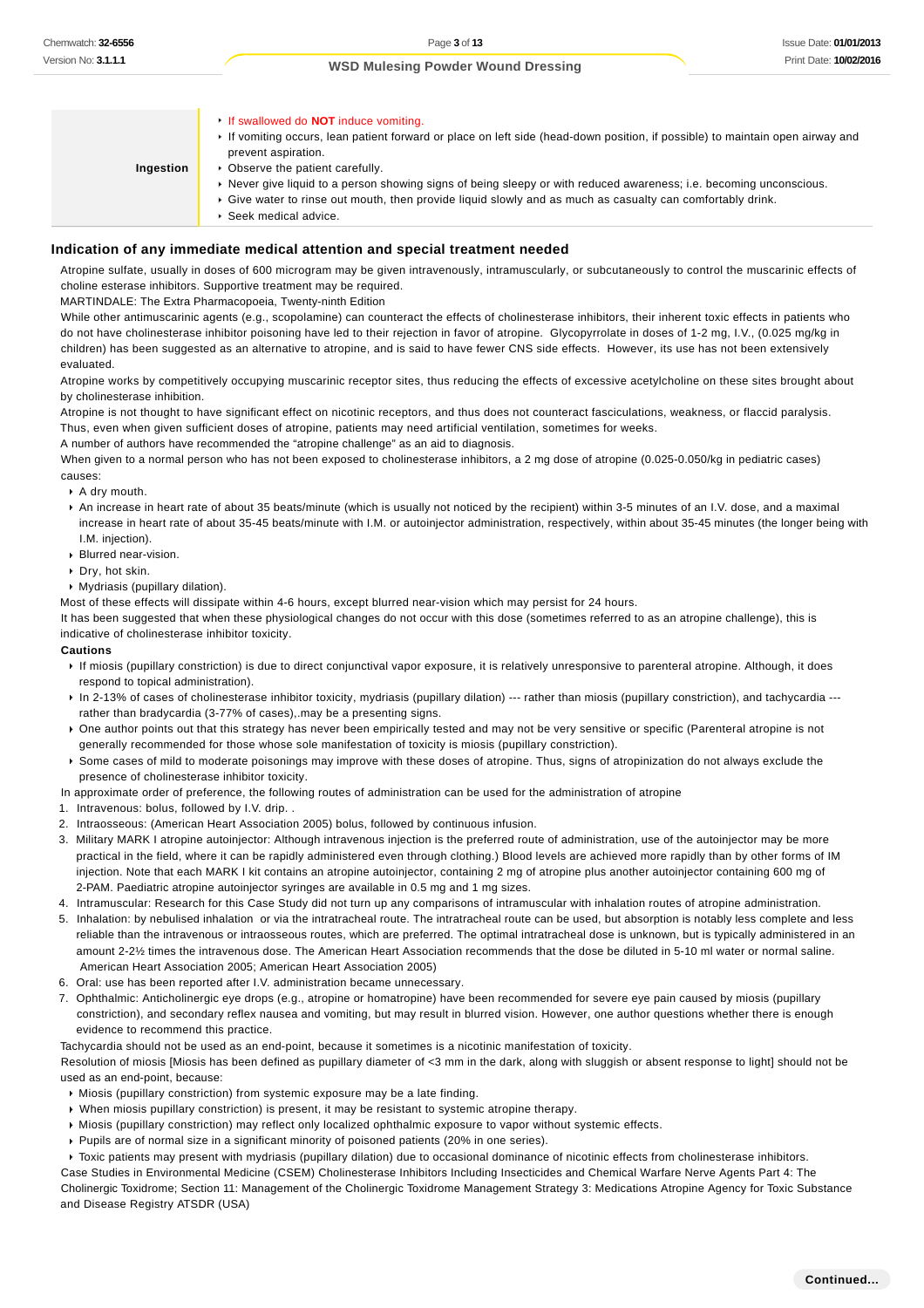#### **SECTION 5 FIREFIGHTING MEASURES**

#### **Extinguishing media**

- There is no restriction on the type of extinguisher which may be used.
- Use extinguishing media suitable for surrounding area.

#### **Special hazards arising from the substrate or mixture**

| <b>Fire Incompatibility</b>    | None known.                                                                                                                                                                                                                                                                                                                                                                                                                                                                                                                                                                                                                                                                                                                                                                                                                                                                                                                                                                                                                                                                                                                                                                                                                                                                                                                                                                                                                                                                                                                                                                                                                                                                                                                                                                                               |  |  |
|--------------------------------|-----------------------------------------------------------------------------------------------------------------------------------------------------------------------------------------------------------------------------------------------------------------------------------------------------------------------------------------------------------------------------------------------------------------------------------------------------------------------------------------------------------------------------------------------------------------------------------------------------------------------------------------------------------------------------------------------------------------------------------------------------------------------------------------------------------------------------------------------------------------------------------------------------------------------------------------------------------------------------------------------------------------------------------------------------------------------------------------------------------------------------------------------------------------------------------------------------------------------------------------------------------------------------------------------------------------------------------------------------------------------------------------------------------------------------------------------------------------------------------------------------------------------------------------------------------------------------------------------------------------------------------------------------------------------------------------------------------------------------------------------------------------------------------------------------------|--|--|
| <b>Advice for firefighters</b> |                                                                                                                                                                                                                                                                                                                                                                                                                                                                                                                                                                                                                                                                                                                                                                                                                                                                                                                                                                                                                                                                                                                                                                                                                                                                                                                                                                                                                                                                                                                                                                                                                                                                                                                                                                                                           |  |  |
| <b>Fire Fighting</b>           | Alert Fire Brigade and tell them location and nature of hazard.<br>$\triangleright$ Wear breathing apparatus plus protective gloves in the event of a fire.<br>Prevent, by any means available, spillage from entering drains or water courses.<br>▶ Use fire fighting procedures suitable for surrounding area.<br>DO NOT approach containers suspected to be hot.<br>► Cool fire exposed containers with water spray from a protected location.<br>If safe to do so, remove containers from path of fire.<br>Equipment should be thoroughly decontaminated after use.                                                                                                                                                                                                                                                                                                                                                                                                                                                                                                                                                                                                                                                                                                                                                                                                                                                                                                                                                                                                                                                                                                                                                                                                                                   |  |  |
| <b>Fire/Explosion Hazard</b>   | Solid which exhibits difficult combustion or is difficult to ignite.<br>► Avoid generating dust, particularly clouds of dust in a confined or unventilated space as dusts may form an explosive<br>mixture with air, and any source of ignition, i.e. flame or spark, will cause fire or explosion.<br>• Dust clouds generated by the fine grinding of the solid are a particular hazard; accumulations of fine dust (420 micron or<br>less) may burn rapidly and fiercely if ignited; once initiated larger particles up to 1400 microns diameter will contribute to the<br>propagation of an explosion.<br>A dust explosion may release large quantities of gaseous products; this in turn creates a subsequent pressure rise of<br>explosive force capable of damaging plant and buildings and injuring people.<br>▶ Usually the initial or primary explosion takes place in a confined space such as plant or machinery, and can be of sufficient<br>force to damage or rupture the plant. If the shock wave from the primary explosion enters the surrounding area, it will<br>disturb any settled dust layers, forming a second dust cloud, and often initiate a much larger secondary explosion. All large<br>scale explosions have resulted from chain reactions of this type.<br>▶ Dry dust can also be charged electrostatically by turbulence, pneumatic transport, pouring, in exhaust ducts and during<br>transport.<br>► Build-up of electrostatic charge may be prevented by bonding and grounding.<br>▶ Powder handling equipment such as dust collectors, dryers and mills may require additional protection measures such as<br>explosion venting.<br>All movable parts coming in contact with this material should have a speed of less than 1-metre/sec.<br>May emit poisonous fumes. |  |  |

## **SECTION 6 ACCIDENTAL RELEASE MEASURES**

#### **Personal precautions, protective equipment and emergency procedures**

| <b>Minor Spills</b> | Environmental hazard - contain spillage.<br>Remove all ignition sources.<br>Clean up all spills immediately.<br>Avoid contact with skin and eyes.<br>$\triangleright$ Control personal contact with the substance, by using protective equipment.<br>► Use dry clean up procedures and avoid generating dust.<br>• Place in a suitable, labelled container for waste disposal.                                                                                                                                                                                                                                                                                                                                                                                                            |
|---------------------|-------------------------------------------------------------------------------------------------------------------------------------------------------------------------------------------------------------------------------------------------------------------------------------------------------------------------------------------------------------------------------------------------------------------------------------------------------------------------------------------------------------------------------------------------------------------------------------------------------------------------------------------------------------------------------------------------------------------------------------------------------------------------------------------|
| <b>Major Spills</b> | Environmental hazard - contain spillage.<br>Moderate hazard.<br>CAUTION: Advise personnel in area.<br>Alert Emergency Services and tell them location and nature of hazard.<br>► Control personal contact by wearing protective clothing.<br>► Prevent, by any means available, spillage from entering drains or water courses.<br>▶ Recover product wherever possible.<br>▶ IF DRY: Use dry clean up procedures and avoid generating dust. Collect residues and place in sealed plastic bags or other<br>containers for disposal. <b>IF WET:</b> Vacuum/shovel up and place in labelled containers for disposal.<br>► ALWAYS: Wash area down with large amounts of water and prevent runoff into drains.<br>► If contamination of drains or waterways occurs, advise Emergency Services. |

Personal Protective Equipment advice is contained in Section 8 of the SDS.

#### **SECTION 7 HANDLING AND STORAGE**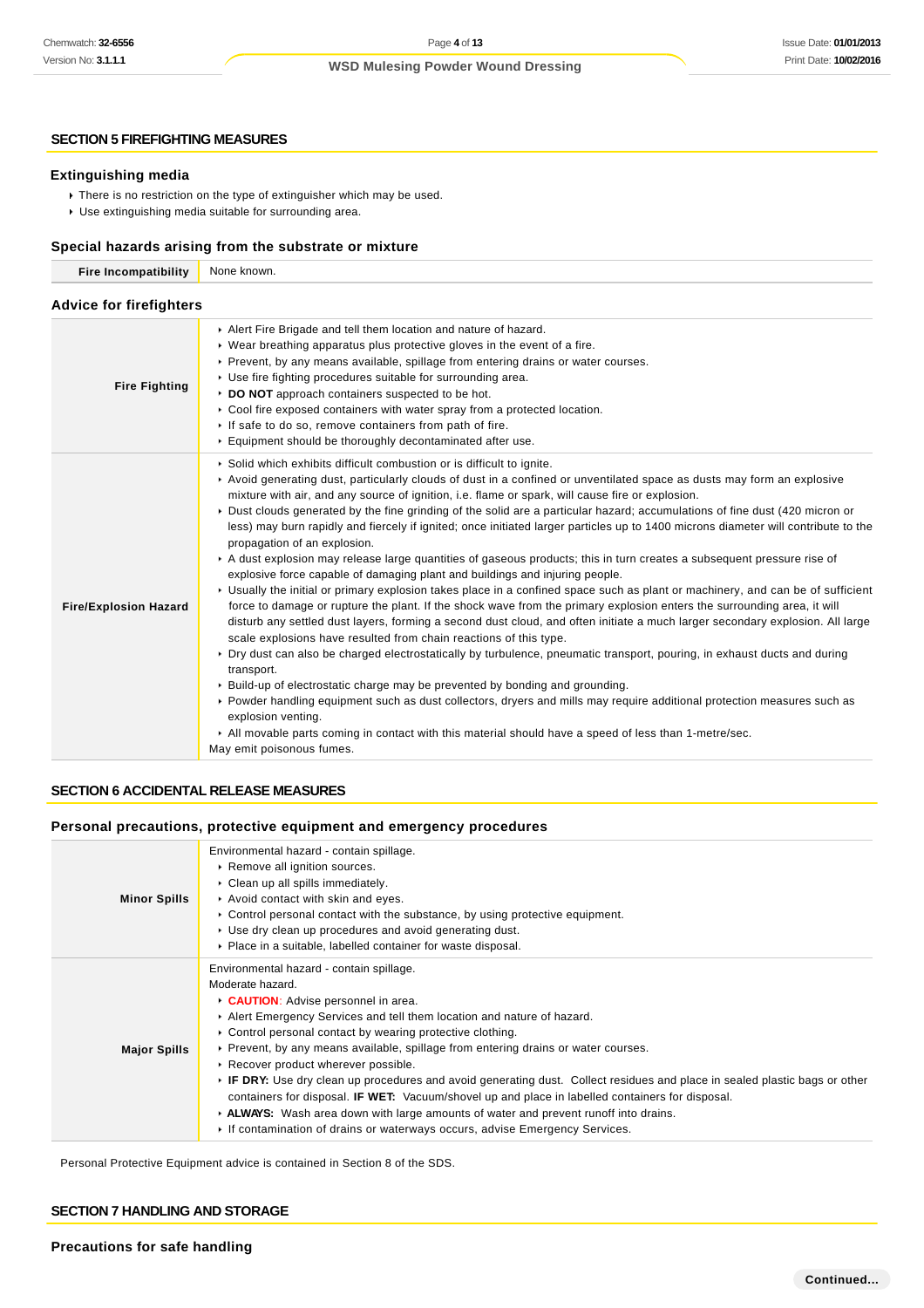| Safe handling     | Avoid all personal contact, including inhalation.<br>• Wear protective clothing when risk of exposure occurs.<br>▶ Use in a well-ventilated area.<br>▶ Prevent concentration in hollows and sumps.<br>DO NOT enter confined spaces until atmosphere has been checked.<br>DO NOT allow material to contact humans, exposed food or food utensils.<br>Avoid contact with incompatible materials.<br>V When handling, DO NOT eat, drink or smoke.<br>▶ Keep containers securely sealed when not in use.<br>Avoid physical damage to containers.<br>Always wash hands with soap and water after handling.<br>▶ Work clothes should be laundered separately. Launder contaminated clothing before re-use.<br>Use good occupational work practice.<br>► Observe manufacturer's storage and handling recommendations contained within this SDS.<br>Atmosphere should be regularly checked against established exposure standards to ensure safe working conditions are<br>maintained. |
|-------------------|--------------------------------------------------------------------------------------------------------------------------------------------------------------------------------------------------------------------------------------------------------------------------------------------------------------------------------------------------------------------------------------------------------------------------------------------------------------------------------------------------------------------------------------------------------------------------------------------------------------------------------------------------------------------------------------------------------------------------------------------------------------------------------------------------------------------------------------------------------------------------------------------------------------------------------------------------------------------------------|
| Other information | Store in original containers.<br>▶ Keep containers securely sealed.<br>• No smoking, naked lights or ignition sources.<br>Store in a cool, dry, well-ventilated area.<br>Store away from incompatible materials and foodstuff containers.<br>▶ Protect containers against physical damage and check regularly for leaks.<br>► Observe manufacturer's storage and handling recommendations contained within this SDS.                                                                                                                                                                                                                                                                                                                                                                                                                                                                                                                                                           |

## **Conditions for safe storage, including any incompatibilities**

| Suitable container         | • Polyethylene or polypropylene container.<br>• Check all containers are clearly labelled and free from leaks. |
|----------------------------|----------------------------------------------------------------------------------------------------------------|
| Storage<br>incompatibility | Avoid reaction with oxidising agents                                                                           |

#### **SECTION 8 EXPOSURE CONTROLS / PERSONAL PROTECTION**

## **Control parameters**

## **OCCUPATIONAL EXPOSURE LIMITS (OEL)**

## **INGREDIENT DATA**

| <b>Source</b>                          | <b>Ingredient</b> | <b>Material name</b> | <b>TWA</b>           | <b>STEL</b>   | Peak          | <b>Notes</b> |
|----------------------------------------|-------------------|----------------------|----------------------|---------------|---------------|--------------|
| Australia Exposure<br><b>Standards</b> | diazinon          | Diazinon             | $0.1 \text{ mg/m}$ 3 | Not Available | Not Available | Sk           |

| <b>EMERGENCY LIMITS</b> |                                                                                                                                                       |                     |              |              |               |
|-------------------------|-------------------------------------------------------------------------------------------------------------------------------------------------------|---------------------|--------------|--------------|---------------|
| Ingredient              | <b>Material name</b>                                                                                                                                  |                     |              | TEEL-2       | TEEL-3        |
| pyrethrin I             | Pyrethrin 1; (Cyclopropaneacrylic acid, 2,2-dimethyl-3-(2-methylpropenyl)-, ester with<br>4-hydroxy-3-methyl-2-(2,4-pentadienyl)-2-cyclopenten-1-one) |                     | $3$ mg/m $3$ | 8.6<br>mq/m3 | 51<br>mg/m3   |
| piperonyl butoxide      | Piperonyl butoxide                                                                                                                                    |                     | 1.2<br>mg/m3 | 13<br>mg/m3  | 1200<br>mg/m3 |
|                         |                                                                                                                                                       |                     |              |              |               |
| Ingredient              | <b>Original IDLH</b>                                                                                                                                  | <b>Revised IDLH</b> |              |              |               |
| diazinon                | Not Available                                                                                                                                         | Not Available       |              |              |               |
| pyrethrin I             | Not Available                                                                                                                                         | Not Available       |              |              |               |
| pyrethrin II            | Not Available                                                                                                                                         | Not Available       |              |              |               |
| piperonyl butoxide      | Not Available                                                                                                                                         | Not Available       |              |              |               |

**MATERIAL DATA**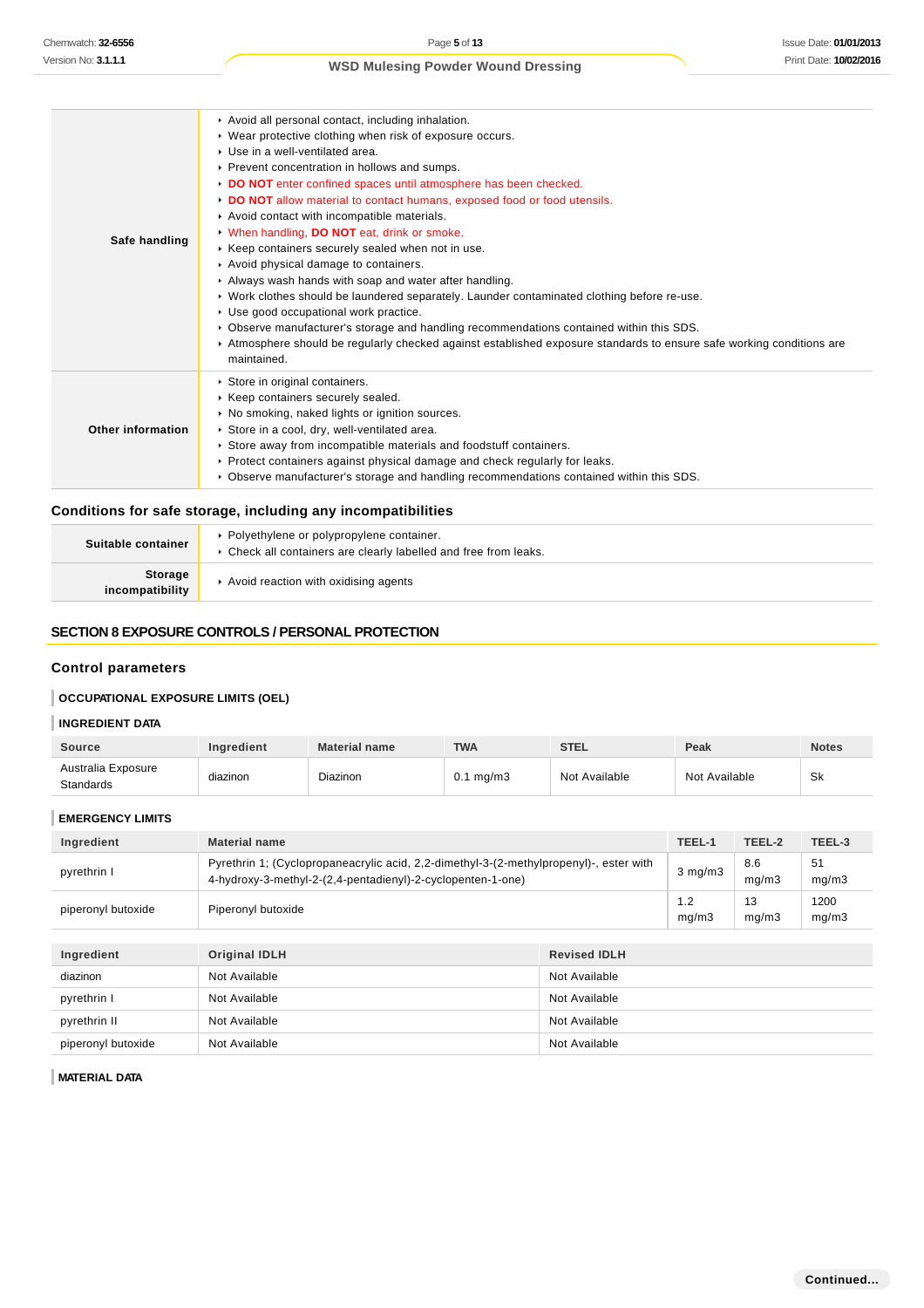For pyrethrum and its active components:

IDLH Level: 5000 mg/m3

Pyrethrum and/or its active components, the pyrethrins, cause dermatitis and sensitisation. Ingestion of massive doses can induce convulsions, vomiting and bradycardia. Animals exhibit liver damage and death through respiratory failure. The recommended TLV-TWA is equivalent to an occupational dose of 0.7 mg/kg/day and is thought to minimise the potential for systemic effects. The TLV may NOT prevent the development of hypersensitisation, particularly among those with pre-existing allergies to pollen and related agents.

Synthetic pyrethrins (pyrethroids) often produce a range of toxic effects resembling pyrethrum; in the absence of a regulated exposure limit prudence dictates that the value for pyrethrum serves as a reference.

The recommended TLV-TWA for diazinon is the same as that of parathion. Exposure at or below this value is thought to protect workers from the significant risk of cholinesterase inhibition,weakness, headache, nausea, and vomiting

#### **Exposure controls**

|                                     | Engineering controls are used to remove a hazard or place a barrier between the worker and the hazard. Well-designed<br>engineering controls can be highly effective in protecting workers and will typically be independent of worker interactions to<br>provide this high level of protection.<br>The basic types of engineering controls are:<br>Process controls which involve changing the way a job activity or process is done to reduce the risk.<br>Enclosure and/or isolation of emission source which keeps a selected hazard "physically" away from the worker and<br>ventilation that strategically "adds" and "removes" air in the work environment. Ventilation can remove or dilute an air<br>contaminant if designed properly. The design of a ventilation system must match the particular process and chemical or<br>contaminant in use.<br>Employers may need to use multiple types of controls to prevent employee overexposure.<br>► Local exhaust ventilation is required where solids are handled as powders or crystals; even when particulates are relatively<br>large, a certain proportion will be powdered by mutual friction.<br>If in spite of local exhaust an adverse concentration of the substance in air could occur, respiratory protection should be<br>considered.<br>Such protection might consist of:<br>(a): particle dust respirators, if necessary, combined with an absorption cartridge;<br>(b): filter respirators with absorption cartridge or canister of the right type;<br>(c): fresh-air hoods or masks.<br>Air contaminants generated in the workplace possess varying "escape" velocities which, in turn, determine the "capture"<br>velocities" of fresh circulating air required to effectively remove the contaminant. |                                  |            |  |
|-------------------------------------|---------------------------------------------------------------------------------------------------------------------------------------------------------------------------------------------------------------------------------------------------------------------------------------------------------------------------------------------------------------------------------------------------------------------------------------------------------------------------------------------------------------------------------------------------------------------------------------------------------------------------------------------------------------------------------------------------------------------------------------------------------------------------------------------------------------------------------------------------------------------------------------------------------------------------------------------------------------------------------------------------------------------------------------------------------------------------------------------------------------------------------------------------------------------------------------------------------------------------------------------------------------------------------------------------------------------------------------------------------------------------------------------------------------------------------------------------------------------------------------------------------------------------------------------------------------------------------------------------------------------------------------------------------------------------------------------------------------------------------------------------------------------------------|----------------------------------|------------|--|
| Appropriate<br>engineering controls | Type of Contaminant:                                                                                                                                                                                                                                                                                                                                                                                                                                                                                                                                                                                                                                                                                                                                                                                                                                                                                                                                                                                                                                                                                                                                                                                                                                                                                                                                                                                                                                                                                                                                                                                                                                                                                                                                                            |                                  | Air Speed: |  |
|                                     | direct spray, spray painting in shallow booths, drum filling, conveyer loading, crusher dusts, gas<br>1-2.5 m/s (200-500<br>discharge (active generation into zone of rapid air motion)<br>$f/min.$ )                                                                                                                                                                                                                                                                                                                                                                                                                                                                                                                                                                                                                                                                                                                                                                                                                                                                                                                                                                                                                                                                                                                                                                                                                                                                                                                                                                                                                                                                                                                                                                           |                                  |            |  |
|                                     | 2.5-10 m/s (500-2000<br>grinding, abrasive blasting, tumbling, high speed wheel generated dusts (released at high initial<br>velocity into zone of very high rapid air motion).<br>$f/min.$ )                                                                                                                                                                                                                                                                                                                                                                                                                                                                                                                                                                                                                                                                                                                                                                                                                                                                                                                                                                                                                                                                                                                                                                                                                                                                                                                                                                                                                                                                                                                                                                                   |                                  |            |  |
|                                     | Within each range the appropriate value depends on:                                                                                                                                                                                                                                                                                                                                                                                                                                                                                                                                                                                                                                                                                                                                                                                                                                                                                                                                                                                                                                                                                                                                                                                                                                                                                                                                                                                                                                                                                                                                                                                                                                                                                                                             |                                  |            |  |
|                                     | Lower end of the range                                                                                                                                                                                                                                                                                                                                                                                                                                                                                                                                                                                                                                                                                                                                                                                                                                                                                                                                                                                                                                                                                                                                                                                                                                                                                                                                                                                                                                                                                                                                                                                                                                                                                                                                                          | Upper end of the range           |            |  |
|                                     | 1: Room air currents minimal or favourable to capture                                                                                                                                                                                                                                                                                                                                                                                                                                                                                                                                                                                                                                                                                                                                                                                                                                                                                                                                                                                                                                                                                                                                                                                                                                                                                                                                                                                                                                                                                                                                                                                                                                                                                                                           | 1: Disturbing room air currents  |            |  |
|                                     | 2: Contaminants of low toxicity or of nuisance value only.                                                                                                                                                                                                                                                                                                                                                                                                                                                                                                                                                                                                                                                                                                                                                                                                                                                                                                                                                                                                                                                                                                                                                                                                                                                                                                                                                                                                                                                                                                                                                                                                                                                                                                                      | 2: Contaminants of high toxicity |            |  |
|                                     | 3: Intermittent, low production.                                                                                                                                                                                                                                                                                                                                                                                                                                                                                                                                                                                                                                                                                                                                                                                                                                                                                                                                                                                                                                                                                                                                                                                                                                                                                                                                                                                                                                                                                                                                                                                                                                                                                                                                                | 3: High production, heavy use    |            |  |
|                                     | 4: Small hood-local control only<br>4: Large hood or large air mass in motion                                                                                                                                                                                                                                                                                                                                                                                                                                                                                                                                                                                                                                                                                                                                                                                                                                                                                                                                                                                                                                                                                                                                                                                                                                                                                                                                                                                                                                                                                                                                                                                                                                                                                                   |                                  |            |  |
|                                     | Simple theory shows that air velocity falls rapidly with distance away from the opening of a simple extraction pipe. Velocity<br>generally decreases with the square of distance from the extraction point (in simple cases). Therefore the air speed at the<br>extraction point should be adjusted, accordingly, after reference to distance from the contaminating source. The air velocity<br>at the extraction fan, for example, should be a minimum of 4-10 m/s (800-2000 f/min) for extraction of crusher dusts<br>generated 2 metres distant from the extraction point. Other mechanical considerations, producing performance deficits within<br>the extraction apparatus, make it essential that theoretical air velocities are multiplied by factors of 10 or more when<br>extraction systems are installed or used.                                                                                                                                                                                                                                                                                                                                                                                                                                                                                                                                                                                                                                                                                                                                                                                                                                                                                                                                                  |                                  |            |  |
| <b>Personal protection</b>          |                                                                                                                                                                                                                                                                                                                                                                                                                                                                                                                                                                                                                                                                                                                                                                                                                                                                                                                                                                                                                                                                                                                                                                                                                                                                                                                                                                                                                                                                                                                                                                                                                                                                                                                                                                                 |                                  |            |  |

Safety glasses with side shields

 $\mathbf{L}$  ,  $\mathbf{L}$  ,  $\mathbf{L}$ 

Chemical goggles.

**Eye and face protection** Contact lenses may pose a special hazard; soft contact lenses may absorb and concentrate irritants. A written policy document, describing the wearing of lenses or restrictions on use, should be created for each workplace or task. This should include a review of lens absorption and adsorption for the class of chemicals in use and an account of injury experience. Medical and first-aid personnel should be trained in their removal and suitable equipment should be readily available. In the event of chemical exposure, begin eye irrigation immediately and remove contact lens as soon as practicable. Lens should be removed at the first signs of eye redness or irritation - lens should be removed in a clean environment only after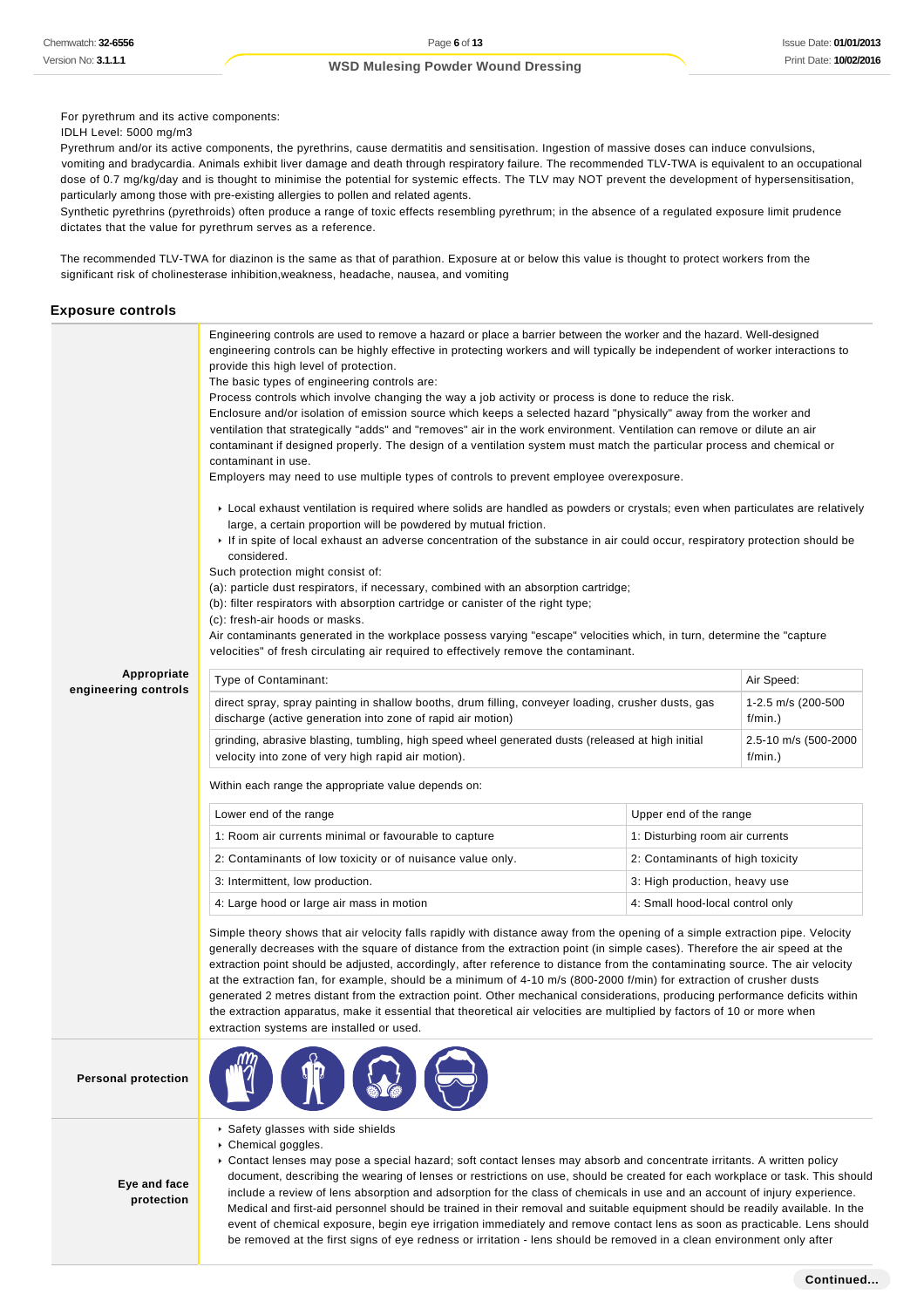|                              | ► workers have washed hands thoroughly. [CDC NIOSH Current Intelligence Bulletin 59], [AS/NZS 1336 or national<br>equivalent]                                                                                                                                                                                                                                                                                                                                                                                                                                                                                                                                                                                                                                                                                                                                                                                                                                                                                                                                                                                                                                                                                                                                                                                                                                                                                                                                                                                                                                                                                                                                                                                                                                                                                                                                                                                                                                                                                                                                                                                     |
|------------------------------|-------------------------------------------------------------------------------------------------------------------------------------------------------------------------------------------------------------------------------------------------------------------------------------------------------------------------------------------------------------------------------------------------------------------------------------------------------------------------------------------------------------------------------------------------------------------------------------------------------------------------------------------------------------------------------------------------------------------------------------------------------------------------------------------------------------------------------------------------------------------------------------------------------------------------------------------------------------------------------------------------------------------------------------------------------------------------------------------------------------------------------------------------------------------------------------------------------------------------------------------------------------------------------------------------------------------------------------------------------------------------------------------------------------------------------------------------------------------------------------------------------------------------------------------------------------------------------------------------------------------------------------------------------------------------------------------------------------------------------------------------------------------------------------------------------------------------------------------------------------------------------------------------------------------------------------------------------------------------------------------------------------------------------------------------------------------------------------------------------------------|
| <b>Skin protection</b>       | See Hand protection below                                                                                                                                                                                                                                                                                                                                                                                                                                                                                                                                                                                                                                                                                                                                                                                                                                                                                                                                                                                                                                                                                                                                                                                                                                                                                                                                                                                                                                                                                                                                                                                                                                                                                                                                                                                                                                                                                                                                                                                                                                                                                         |
| <b>Hands/feet protection</b> | The selection of suitable gloves does not only depend on the material, but also on further marks of quality which vary from<br>manufacturer to manufacturer. Where the chemical is a preparation of several substances, the resistance of the glove<br>material can not be calculated in advance and has therefore to be checked prior to the application.<br>The exact break through time for substances has to be obtained from the manufacturer of the protective gloves and has to<br>be observed when making a final choice.<br>Suitability and durability of glove type is dependent on usage. Important factors in the selection of gloves include:<br>r frequency and duration of contact,<br>• chemical resistance of glove material,<br>▶ glove thickness and<br>$\cdot$ dexterity<br>Select gloves tested to a relevant standard (e.g. Europe EN 374, US F739, AS/NZS 2161.1 or national equivalent).<br>▶ When prolonged or frequently repeated contact may occur, a glove with a protection class of 5 or higher (breakthrough time<br>greater than 240 minutes according to EN 374, AS/NZS 2161.10.1 or national equivalent) is recommended.<br>▶ When only brief contact is expected, a glove with a protection class of 3 or higher (breakthrough time greater than 60<br>minutes according to EN 374, AS/NZS 2161.10.1 or national equivalent) is recommended.<br>▶ Some glove polymer types are less affected by movement and this should be taken into account when considering gloves<br>for long-term use.<br>Contaminated gloves should be replaced.<br>Gloves must only be worn on clean hands. After using gloves, hands should be washed and dried thoroughly. Application of a<br>non-perfumed moisturiser is recommended.<br>Experience indicates that the following polymers are suitable as glove materials for protection against undissolved, dry<br>solids, where abrasive particles are not present.<br>polychloroprene.<br>nitrile rubber.<br>butyl rubber.<br>• fluorocaoutchouc.<br>polyvinyl chloride.<br>Gloves should be examined for wear and/ or degradation constantly. |
| <b>Body protection</b>       | See Other protection below                                                                                                                                                                                                                                                                                                                                                                                                                                                                                                                                                                                                                                                                                                                                                                                                                                                                                                                                                                                                                                                                                                                                                                                                                                                                                                                                                                                                                                                                                                                                                                                                                                                                                                                                                                                                                                                                                                                                                                                                                                                                                        |
| Other protection             | • Overalls.<br>▶ P.V.C. apron.<br>▶ Barrier cream.<br>Skin cleansing cream.<br>▶ Eye wash unit.                                                                                                                                                                                                                                                                                                                                                                                                                                                                                                                                                                                                                                                                                                                                                                                                                                                                                                                                                                                                                                                                                                                                                                                                                                                                                                                                                                                                                                                                                                                                                                                                                                                                                                                                                                                                                                                                                                                                                                                                                   |
| <b>Thermal hazards</b>       | Not Available                                                                                                                                                                                                                                                                                                                                                                                                                                                                                                                                                                                                                                                                                                                                                                                                                                                                                                                                                                                                                                                                                                                                                                                                                                                                                                                                                                                                                                                                                                                                                                                                                                                                                                                                                                                                                                                                                                                                                                                                                                                                                                     |

#### **Respiratory protection**

Type A-P Filter of sufficient capacity. (AS/NZS 1716 & 1715, EN 143:2000 & 149:2001, ANSI Z88 or national equivalent)

Where the concentration of gas/particulates in the breathing zone, approaches or exceeds the "Exposure Standard" (or ES), respiratory protection is required.

Degree of protection varies with both face-piece and Class of filter; the nature of protection varies with Type of filter.

| <b>Required Minimum Protection Factor</b> | <b>Half-Face Respirator</b> | <b>Full-Face Respirator</b> | <b>Powered Air Respirator</b> |
|-------------------------------------------|-----------------------------|-----------------------------|-------------------------------|
| up to $10 \times ES$                      | A-AUS P2                    | --                          | A-PAPR-AUS / Class 1 P2       |
| up to 50 x $ES$                           |                             | A-AUS / Class 1 P2          |                               |
| up to 100 x $ES$                          |                             | A-2 P2                      | A-PAPR-2 P2 $\wedge$          |

^ - Full-face

A(All classes) = Organic vapours, B AUS or B1 = Acid gasses, B2 = Acid gas or hydrogen cyanide(HCN), B3 = Acid gas or hydrogen cyanide(HCN), E = Sulfur dioxide(SO2), G = Agricultural chemicals, K = Ammonia(NH3), Hg = Mercury, NO = Oxides of nitrogen, MB = Methyl bromide, AX = Low boiling point organic compounds(below 65 degC)

## **SECTION 9 PHYSICAL AND CHEMICAL PROPERTIES**

#### **Information on basic physical and chemical properties**

| Appearance            | Brown powder with a distinct odour; does not mix with water. |                                                   |               |
|-----------------------|--------------------------------------------------------------|---------------------------------------------------|---------------|
|                       |                                                              |                                                   |               |
| <b>Physical state</b> | Divided Solid                                                | Relative density<br>(Water = 1)                   | Not Available |
| Odour                 | Not Available                                                | <b>Partition coefficient</b><br>n-octanol / water | Not Available |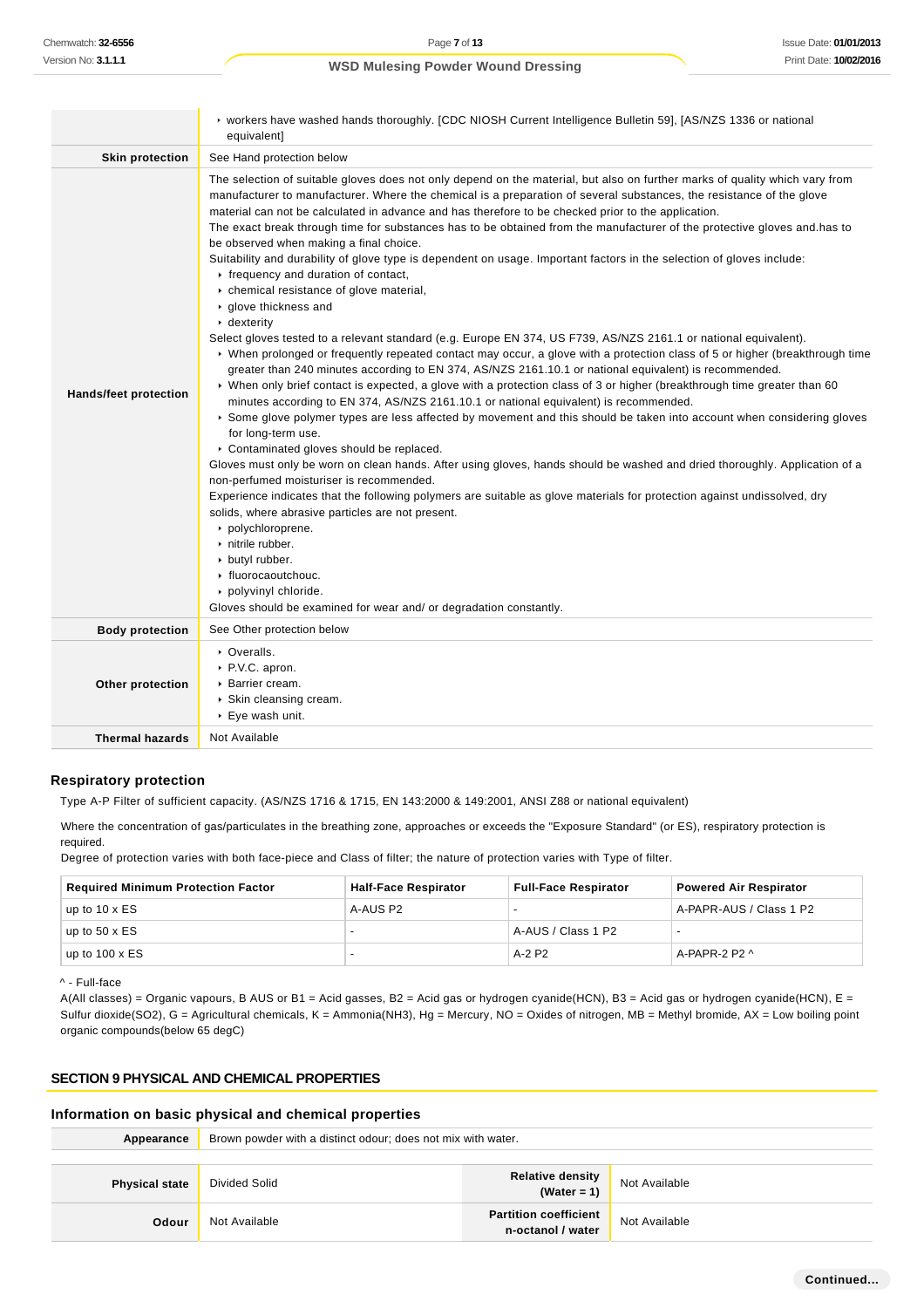| Odour threshold                                 | Not Available  | Auto-ignition<br>temperature (°C)          | Not Available  |
|-------------------------------------------------|----------------|--------------------------------------------|----------------|
| pH (as supplied)                                | Not Applicable | Decomposition<br>temperature               | Not Available  |
| Melting point /<br>freezing point (°C)          | Not Available  | Viscosity (cSt)                            | Not Applicable |
| Initial boiling point<br>and boiling range (°C) | Not Available  | Molecular weight<br>(g/mol)                | Not Applicable |
| Flash point (°C)                                | Not Available  | <b>Taste</b>                               | Not Available  |
| <b>Evaporation rate</b>                         | Not Available  | <b>Explosive properties</b>                | Not Available  |
| Flammability                                    | Not Available  | <b>Oxidising properties</b>                | Not Available  |
| <b>Upper Explosive Limit</b><br>$(\%)$          | Not Available  | <b>Surface Tension</b><br>(dyn/cm or mN/m) | Not Applicable |
| <b>Lower Explosive Limit</b><br>$(\%)$          | Not Available  | <b>Volatile Component</b><br>$(\%$ vol)    | Not Available  |
| Vapour pressure (kPa)                           | Not Applicable | Gas group                                  | Not Available  |
| Solubility in water<br>(g/L)                    | Immiscible     | pH as a solution (1%)                      | Not Applicable |
| Vapour density (Air =<br>1)                     | Not Available  | VOC g/L                                    | Not Available  |

## **SECTION 10 STABILITY AND REACTIVITY**

| Reactivity                                    | See section 7                                                                                                                        |
|-----------------------------------------------|--------------------------------------------------------------------------------------------------------------------------------------|
| <b>Chemical stability</b>                     | • Unstable in the presence of incompatible materials.<br>▶ Product is considered stable.<br>Hazardous polymerisation will not occur. |
| Possibility of<br>hazardous reactions         | See section 7                                                                                                                        |
| <b>Conditions to avoid</b>                    | See section 7                                                                                                                        |
| Incompatible materials                        | See section 7                                                                                                                        |
| <b>Hazardous</b><br>decomposition<br>products | See section 5                                                                                                                        |

## **SECTION 11 TOXICOLOGICAL INFORMATION**

## **Information on toxicological effects**

| <b>Inhaled</b>      | The material is not thought to produce either adverse health effects or irritation of the respiratory tract following inhalation (as<br>classified by EC Directives using animal models). Nevertheless, adverse systemic effects have been produced following<br>exposure of animals by at least one other route and good hygiene practice requires that exposure be kept to a minimum and<br>that suitable control measures be used in an occupational setting.<br>Persons with impaired respiratory function, airway diseases and conditions such as emphysema or chronic bronchitis, may<br>incur further disability if excessive concentrations of particulate are inhaled.<br>If prior damage to the circulatory or nervous systems has occurred or if kidney damage has been sustained, proper<br>screenings should be conducted on individuals who may be exposed to further risk if handling and use of the material result<br>in excessive exposures. |
|---------------------|----------------------------------------------------------------------------------------------------------------------------------------------------------------------------------------------------------------------------------------------------------------------------------------------------------------------------------------------------------------------------------------------------------------------------------------------------------------------------------------------------------------------------------------------------------------------------------------------------------------------------------------------------------------------------------------------------------------------------------------------------------------------------------------------------------------------------------------------------------------------------------------------------------------------------------------------------------------|
| Ingestion           | Accidental ingestion of the material may be damaging to the health of the individual.                                                                                                                                                                                                                                                                                                                                                                                                                                                                                                                                                                                                                                                                                                                                                                                                                                                                          |
| <b>Skin Contact</b> | The material is not thought to produce adverse health effects or skin irritation following contact (as classified by EC<br>Directives using animal models). Nevertheless, good hygiene practice requires that exposure be kept to a minimum and that<br>suitable gloves be used in an occupational setting.<br>Open cuts, abraded or irritated skin should not be exposed to this material<br>Entry into the blood-stream through, for example, cuts, abrasions, puncture wounds or lesions, may produce systemic injury<br>with harmful effects. Examine the skin prior to the use of the material and ensure that any external damage is suitably<br>protected.                                                                                                                                                                                                                                                                                              |
| Eye                 | Although the material is not thought to be an irritant (as classified by EC Directives), direct contact with the eye may cause<br>transient discomfort characterised by tearing or conjunctival redness (as with windburn). Slight abrasive damage may also<br>result. The material may produce foreign body irritation in certain individuals.                                                                                                                                                                                                                                                                                                                                                                                                                                                                                                                                                                                                                |
| Chronic             | Limited evidence suggests that repeated or long-term occupational exposure may produce cumulative health effects<br>involving organs or biochemical systems.<br>There is some evidence that human exposure to the material may result in developmental toxicity. This evidence is based on                                                                                                                                                                                                                                                                                                                                                                                                                                                                                                                                                                                                                                                                     |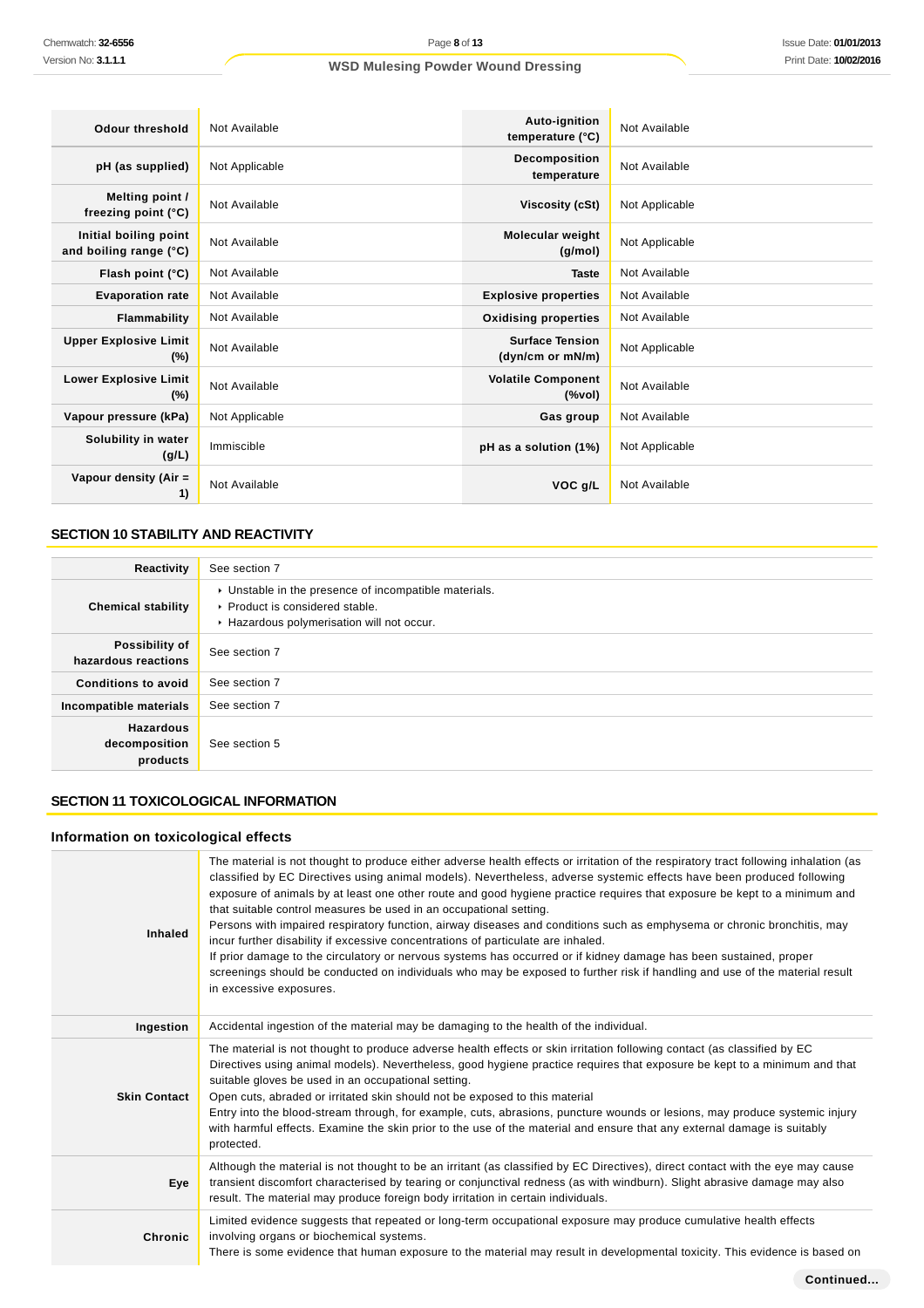animal studies where effects have been observed in the absence of marked maternal toxicity, or at around the same dose levels as other toxic effects but which are not secondary non-specific consequences of the other toxic effects.

Long term exposure to high dust concentrations may cause changes in lung function (i.e. pneumoconiosis) caused by particles less than 0.5 micron penetrating and remaining in the lung. A prime symptom is breathlessness. Lung shadows show on X-ray.

| <b>WSD Mulesing Powder</b> | <b>TOXICITY</b>                               | <b>IRRITATION</b>                                                                                                     |
|----------------------------|-----------------------------------------------|-----------------------------------------------------------------------------------------------------------------------|
| <b>Wound Dressing</b>      | Not Available                                 | Not Available                                                                                                         |
|                            | <b>TOXICITY</b>                               | <b>IRRITATION</b>                                                                                                     |
|                            | dermal (rat) LD50: 180 mg/kg $^{[2]}$         | Eye (rabbit): 100 mg - SEVERE                                                                                         |
| diazinon                   | Inhalation (rat) LC50: 3.5 mg/L/4 $h^{[2]}$   | Skin (rabbit):500mg(open)-moderate                                                                                    |
|                            | Oral (rat) LD50: 66 mg/kgE <sup>[2]</sup>     |                                                                                                                       |
|                            | <b>TOXICITY</b>                               | <b>IRRITATION</b>                                                                                                     |
| pyrethrin I                | Oral (rat) LD50: 260 mg/kgd <sup>[2]</sup>    | Nil reported                                                                                                          |
|                            | <b>TOXICITY</b>                               | <b>IRRITATION</b>                                                                                                     |
| pyrethrin II               | Oral (rat) LD50: 200 mg/kgd <sup>[2]</sup>    | Not Available                                                                                                         |
|                            | <b>TOXICITY</b>                               | <b>IRRITATION</b>                                                                                                     |
|                            | dermal (rat) LD50: >7950 mg/kg <sup>[2]</sup> | Not Available                                                                                                         |
| piperonyl butoxide         | Inhalation (rat) LC50: >5.9 mg/l4 $h^{[1]}$   |                                                                                                                       |
|                            | Oral (rat) LD50: 5630 mg/kg[1]                |                                                                                                                       |
| Legend:                    |                                               | 1. Value obtained from Europe ECHA Registered Substances - Acute toxicity 2.* Value obtained from manufacturer's SDS. |
|                            |                                               | Unless otherwise specified data extracted from RTECS - Register of Toxic Effect of chemical Substances                |

#### For diazinon:

**Acute toxicity:** The toxicity of encapsulated formulations is relatively low because diazinon is not released readily while in the digestive tract. Some formulations of the compound can be degraded to more toxic forms. This transformation may occur in air, particularly in the presence of moisture, and by ultraviolet radiation. Most modern diazinon formulations in the U.S. are stable and do not degrade easily. The symptoms associated with diazinon poisoning in humans include weakness, headaches, tightness in the chest, blurred vision, nonreactive pinpoint pupils, salivation, sweating, nausea, vomiting, diarrhea, abdominal cramps, and slurred speech. Death has occurred in some instances from both dermal and oral exposures at very high levels .

**Chronic toxicity:** Chronic effects have been observed at doses ranging from 10 mg/kg/day for swine to 1000 mg/kg/day for rats. Inhibition of red blood cell cholinesterase, and enzyme response occurred at lower doses in the rats. Enzyme inhibition has been documented in red blood cells, in blood plasma, and in brain cells at varying doses and with different species .

**Teratogenic effects:** The data on teratogenic effects due to chronic exposure are inconclusive. One study has shown that injection of diazinon into chicken eggs resulted in skeletal and spinal deformities in the chicks. Bobwhite quail born from eggs treated in a similar manner showed skeletal deformities but no spinal abnormalities. Acetylcholine was significantly affected in this latter study . Tests with hamsters and rabbits at low doses (0.125 0.25 mg/kg/day) showed no developmental effects, while tests with dogs and pigs at higher levels (1.0.10.0 mg/kg/day) revealed gross abnormalities.

#### **DIAZINON**

**Mutagenic effects:** While some tests have suggested that diazinon is mutagenic, current evidence is inconclusive . **Carcinogenic effects:** Diazinon is not considered carcinogenic. Tests on rats over a 2-year period at moderate doses (about 45 mg/kg) did not cause tumor development in the test animals .

**Organ toxicity:** Diazinon itself is not a potent cholinesterase inhibitor. However, in animals, it is converted to diazoxon, a compound that is a strong enzyme inhibitor .

**Fate in humans and animals:** Metabolism and excretion rates for diazinon are rapid. The half-life of diazinon in animals is about 12 hours. The product is passed out of the body through urine and in the feces. The metabolites account for about 70% of the total amount excreted. Cattle exposed to diazinon may store the compound in their fat over the short term . One study showed that the compound cleared the cows within 2 weeks after spraying stopped. Application of diazinon to the skin of cows resulted in trace amounts in milk 24 hours after the application

The material may produce severe irritation to the eye causing pronounced inflammation. Repeated or prolonged exposure to irritants may produce conjunctivitis.

The material may cause skin irritation after prolonged or repeated exposure and may produce a contact dermatitis (nonallergic). This form of dermatitis is often characterised by skin redness (erythema) and swelling the epidermis. Histologically there may be intercellular oedema of the spongy layer (spongiosis) and intracellular oedema of the epidermis. Reproductive effector ADI: 0.001 mg/kg/day NOEL: 0.1 mg/kg/day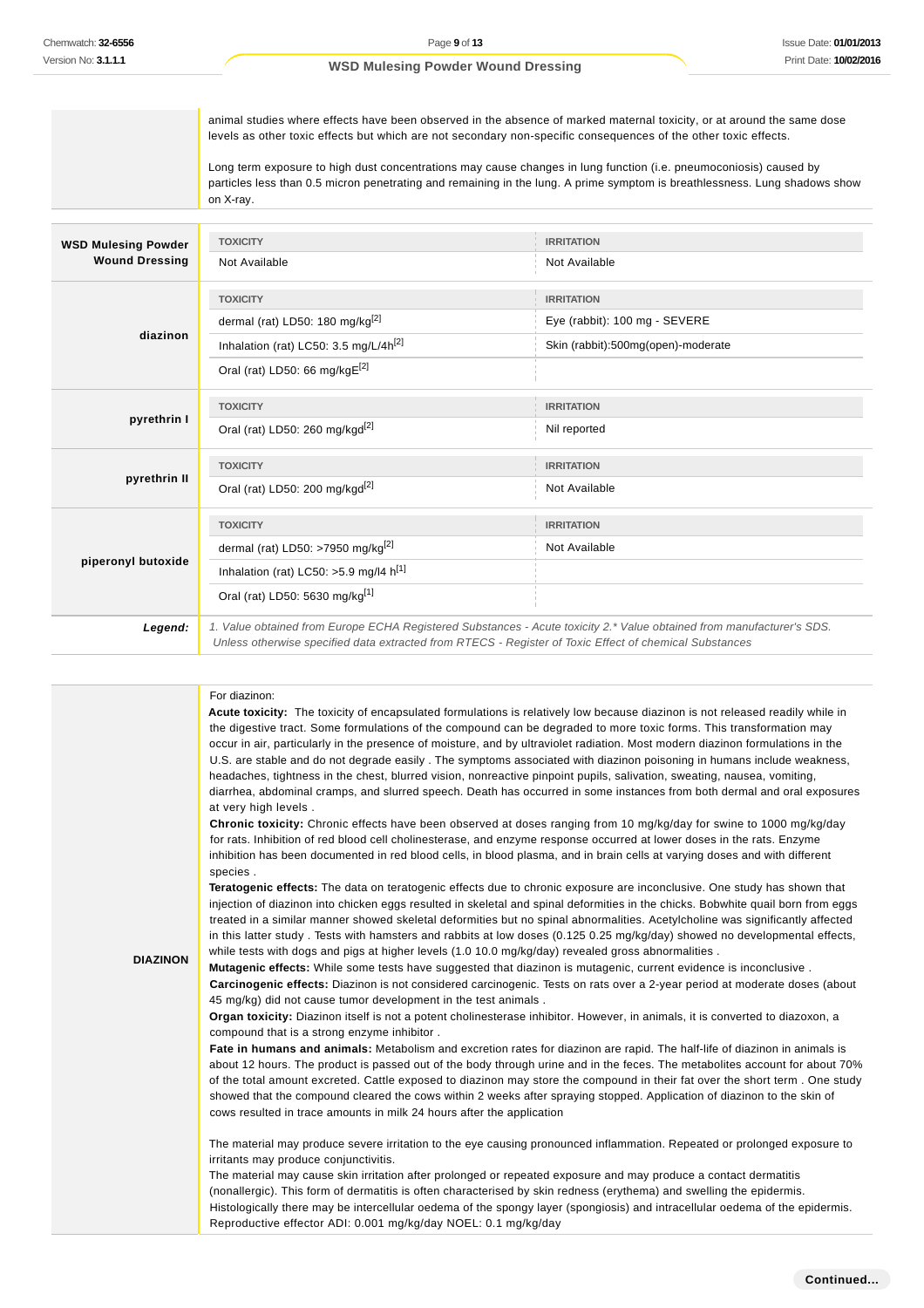**PYRETHRIN II**

| <b>PYRETHRIN I</b>                              | NOTE: Studies with rats and mice indicate rapid oxidation of pyrethrin I. Within 48 hrs. metabolites appear in urine (46%) and<br>in expired CO2 (0.3%) (1). Some unmetabolised substance is found in faeces (2).                                                                                                                                                                                                                                                                                                                                                                                                                                                                                                                                                                                                                                                                                                                                                                                                                                                                                                                                                                                                                                                                                                                                                                                                                                                                                                                                                                                                                                                                                                                                                                                                                                                                                                                                                                                                                                                                                                                                                                                                                                                                                                                                                                                                                                                                                                                                                                                                                                                                                                                                                                                                                                                                                                                                                                                                                                                                                                                                                                                                                                                                                                                                                                                                                                                                                                                                                                                                                                                                                                                                                                                                                                                                                                                                                                                                                                                                                                                                                                                                                                                                                                                                                                                                                                                                                                                                                                                                                                                                                                                                                                                                                                                                                                                                                                                                                                                                                                                                                                                                                                                                                                                                    |
|-------------------------------------------------|------------------------------------------------------------------------------------------------------------------------------------------------------------------------------------------------------------------------------------------------------------------------------------------------------------------------------------------------------------------------------------------------------------------------------------------------------------------------------------------------------------------------------------------------------------------------------------------------------------------------------------------------------------------------------------------------------------------------------------------------------------------------------------------------------------------------------------------------------------------------------------------------------------------------------------------------------------------------------------------------------------------------------------------------------------------------------------------------------------------------------------------------------------------------------------------------------------------------------------------------------------------------------------------------------------------------------------------------------------------------------------------------------------------------------------------------------------------------------------------------------------------------------------------------------------------------------------------------------------------------------------------------------------------------------------------------------------------------------------------------------------------------------------------------------------------------------------------------------------------------------------------------------------------------------------------------------------------------------------------------------------------------------------------------------------------------------------------------------------------------------------------------------------------------------------------------------------------------------------------------------------------------------------------------------------------------------------------------------------------------------------------------------------------------------------------------------------------------------------------------------------------------------------------------------------------------------------------------------------------------------------------------------------------------------------------------------------------------------------------------------------------------------------------------------------------------------------------------------------------------------------------------------------------------------------------------------------------------------------------------------------------------------------------------------------------------------------------------------------------------------------------------------------------------------------------------------------------------------------------------------------------------------------------------------------------------------------------------------------------------------------------------------------------------------------------------------------------------------------------------------------------------------------------------------------------------------------------------------------------------------------------------------------------------------------------------------------------------------------------------------------------------------------------------------------------------------------------------------------------------------------------------------------------------------------------------------------------------------------------------------------------------------------------------------------------------------------------------------------------------------------------------------------------------------------------------------------------------------------------------------------------------------------------------------------------------------------------------------------------------------------------------------------------------------------------------------------------------------------------------------------------------------------------------------------------------------------------------------------------------------------------------------------------------------------------------------------------------------------------------------------------------------------------------------------------------------------------------------------------------------------------------------------------------------------------------------------------------------------------------------------------------------------------------------------------------------------------------------------------------------------------------------------------------------------------------------------------------------------------------------------------------------------------------------------------------------------------------------|
| <b>PYRETHRIN II</b>                             | ? (human) LDLo: 1029 mg/kg pp 352-355 NOTE: Studies with rats and mice indicate rapid oxidation of pyrethrin II. Within 48<br>hrs. metabolites appear in urine (7%) and in expired CO2 (53%) (1). The analogue, pyrethrin I, in contrast, is mostly excreted<br>in urine with a small percentage (0.3%) found in expired CO2. In common with pyrethrin I unmetabolised substance is found<br>in faeces; some partially metabolised product is also eliminated in this fashion. (2,3). Pyrethrin II may cause contact allergic<br>dermatitis in those individuals sensitive to ragweed pollen (3) (3). Gosselin etal; Clinical Toxicology etc. Williams Wilkins                                                                                                                                                                                                                                                                                                                                                                                                                                                                                                                                                                                                                                                                                                                                                                                                                                                                                                                                                                                                                                                                                                                                                                                                                                                                                                                                                                                                                                                                                                                                                                                                                                                                                                                                                                                                                                                                                                                                                                                                                                                                                                                                                                                                                                                                                                                                                                                                                                                                                                                                                                                                                                                                                                                                                                                                                                                                                                                                                                                                                                                                                                                                                                                                                                                                                                                                                                                                                                                                                                                                                                                                                                                                                                                                                                                                                                                                                                                                                                                                                                                                                                                                                                                                                                                                                                                                                                                                                                                                                                                                                                                                                                                                                       |
| <b>PIPERONYL</b><br><b>BUTOXIDE</b>             | The substance is classified by IARC as Group 3:<br><b>NOT</b> classifiable as to its carcinogenicity to humans.<br>Evidence of carcinogenicity may be inadequate or limited in animal testing.<br>Dermal (rabbit) LD50: >1880 mg/kg [Handbook of Toxicology] *Published value - probably not peer-reviewed ADI: 0.03 mg/kg                                                                                                                                                                                                                                                                                                                                                                                                                                                                                                                                                                                                                                                                                                                                                                                                                                                                                                                                                                                                                                                                                                                                                                                                                                                                                                                                                                                                                                                                                                                                                                                                                                                                                                                                                                                                                                                                                                                                                                                                                                                                                                                                                                                                                                                                                                                                                                                                                                                                                                                                                                                                                                                                                                                                                                                                                                                                                                                                                                                                                                                                                                                                                                                                                                                                                                                                                                                                                                                                                                                                                                                                                                                                                                                                                                                                                                                                                                                                                                                                                                                                                                                                                                                                                                                                                                                                                                                                                                                                                                                                                                                                                                                                                                                                                                                                                                                                                                                                                                                                                           |
| <b>PYRETHRIN I &amp;</b><br><b>PYRETHRIN II</b> | For pyrethrins<br>The term "pyrethrin" refers to all six isomers found in pyrethrum, extracts which are obtained from the dried and ground<br>flowers of the pyrethrum plant, Chrysanthemum cinerariaefolium. The CAS Registry No. for the mixture is 8003-34-7. The<br>individual isomers are referred to by the common names of the acid followed by an Arabic number 1 or 2 (i.e., pyrethrin 1,<br>pyrethrin 2, cinerin 1, cinerin 2, jasmolin 1, jasmolin 2). If the term pyrethrins is followed by a roman numerical designation,<br>than it refers to all of the isomers of that number in the pyrethrum extract (e.g., pyrethrins I includes pyrethrin 1, cinerin 1,<br>and jasmolin 1).<br>Pyrethrins have low to moderate acute toxicity via the oral, dermal, and inhalation routes . Mammalian toxicity data suggest<br>that pyrethrins are slightly toxic to small mammals on an acute oral basis (LD50 = 700 mg/kg body weight).<br>They are a moderate eye irritant, a mild dermal irritant, and are not a skin sensitisers.<br><b>Toxic Effects</b><br>The critical toxicological effects of pyrethrins are<br>► neurobehavioral effects (tremors, labored breathing, hyperactivity, secretory signs, matted coats), following acute,<br>short-term, and chronic exposure, with nervous system lesions observed in the rat and mouse following acute exposure;<br>▶ thyroid effects, following chronic exposure in the rat and dog; and<br>$\blacktriangleright$ liver effects, following short- and long-term exposure in the rat, dog, and mouse.<br>Following inhalation exposure, neurobehavioral effects were observed initially, and respiratory tract lesions were observed at<br>all dose levels. The neurobehavioral effects and the mode of action on the sodium channel are considered relevant to<br>humans because the effects are observed in both the rat and mouse, and the mode of action affects a basic function of the<br>nervous system that is common to all animals.<br>Toxic Mixtures Effects: The U.S.EPA considered the possibility for increased toxicity due to the presence of synergists such<br>as MGK-264 and piperonyl butoxide in pyrethrins formulations. In order for synergistic effects to be observed in humans,<br>absorbed doses high enough to significantly affect the mixed function oxidase enzymes would be required. It is unlikely that<br>these levels would occur based on the registered uses of pyrethrins.<br><b>Neurotoxicity:</b> There is a concern for neurotoxicity resulting from exposure to pyrethrins, based on<br>Extremors in female rats, decreased motor activity in male rats, and neuropathology in both sexes in a rat acute neurotoxicity<br>study;<br>► clinical signs (excessive salivation and head arched backward) in a female rabbit following exposure during gestation; and<br>r tremors in female rats in a subchronic inhalation study.<br>In the range-finding developmental toxicity studies in rats and rabbits, tremors/convulsions were observed in those that died<br>during the study. In the mouse 90-day range-finding study, tremors and increased/decreased activity were observed at dose<br>levels that also resulted in mortality. Pyrethrins are axonic poisons.<br><b>Reproductive toxicity:</b> In the two generation rat reproduction study, parental male systemic and reproductive toxicity were<br>detected at 1000 ppm (65 mg/kg body weight per day) and parental female systemic toxicity was detected at 3000 ppm (196<br>mg/kg body weight per day). The NOAEL for parental systemic (male) and reproductive toxicity was 100 ppm (6.4 mg/kg<br>body weight-day).<br>Cancer: Pyrethrins are classified as "Suggestive Evidence of Carcinogenicity, but Not Sufficient to Assess Human<br>Carcinogenic Potential," based on the weight-of-the-evidence including<br>▶ the occurrence of benign liver tumors in female rats,<br>no treatment-related increase in liver tumors in male rats,<br>no treatment-related increase in tumors in either sex of mice, and<br>no concern for mutagenicity.<br>Endocrine disruption: There is evidence that pyrethrins are associated with endocrine disruption. Direct measurements of<br>serum thyroid hormones [T3, T4, and TSH], as well as histopathological alterations in the thyroid (i.e. follicular cell<br>hypertrophy, follicular cell hyperplasia, follicular cell adenomas and/or carcinomas) indicate there is concern regarding the<br>potential for endocrine disruption When the appropriate screening and/or testing protocols have been developed, pyrethrins<br>may be subject to additional screening and/or testing.<br>Pyrethrins and pyrethroids: Pyrethrins are botanical insecticides that come from the pyrethrum flower, Chrysanthemum<br>cinerariaefolium. Pyrethrins have limitations because of the cost of production and instability in sunlight; therefore, many<br>synthetic pyrethrins-like compounds were developed to be more stable in sunlight and cost effective. These compounds are<br>referred to as synthetic pyrethroids. Although all pyrethroids interact with sodium channels, there are multiple types of<br>sodium channels and it is currently unknown whether the pyrethrins and pyrethroids have similar effects on all channels |
| <b>PYRETHRIN I &amp;</b><br><b>PYRETHRIN II</b> | The synergist, piperonyl butoxide, does not enhance the acute toxicity of the substance                                                                                                                                                                                                                                                                                                                                                                                                                                                                                                                                                                                                                                                                                                                                                                                                                                                                                                                                                                                                                                                                                                                                                                                                                                                                                                                                                                                                                                                                                                                                                                                                                                                                                                                                                                                                                                                                                                                                                                                                                                                                                                                                                                                                                                                                                                                                                                                                                                                                                                                                                                                                                                                                                                                                                                                                                                                                                                                                                                                                                                                                                                                                                                                                                                                                                                                                                                                                                                                                                                                                                                                                                                                                                                                                                                                                                                                                                                                                                                                                                                                                                                                                                                                                                                                                                                                                                                                                                                                                                                                                                                                                                                                                                                                                                                                                                                                                                                                                                                                                                                                                                                                                                                                                                                                              |
| <b>PYRETHRIN I &amp;</b><br><b>PYRETHRIN II</b> | (1). Hutson D.H; Progress in Drug Metabolism 3:215-252 1979                                                                                                                                                                                                                                                                                                                                                                                                                                                                                                                                                                                                                                                                                                                                                                                                                                                                                                                                                                                                                                                                                                                                                                                                                                                                                                                                                                                                                                                                                                                                                                                                                                                                                                                                                                                                                                                                                                                                                                                                                                                                                                                                                                                                                                                                                                                                                                                                                                                                                                                                                                                                                                                                                                                                                                                                                                                                                                                                                                                                                                                                                                                                                                                                                                                                                                                                                                                                                                                                                                                                                                                                                                                                                                                                                                                                                                                                                                                                                                                                                                                                                                                                                                                                                                                                                                                                                                                                                                                                                                                                                                                                                                                                                                                                                                                                                                                                                                                                                                                                                                                                                                                                                                                                                                                                                          |
| <b>PYRETHRIN I &amp;</b><br><b>DVDETUDIN II</b> | (2). Hayes W.J.; Pesticide Studies in Man William Wilkins pp 75-80                                                                                                                                                                                                                                                                                                                                                                                                                                                                                                                                                                                                                                                                                                                                                                                                                                                                                                                                                                                                                                                                                                                                                                                                                                                                                                                                                                                                                                                                                                                                                                                                                                                                                                                                                                                                                                                                                                                                                                                                                                                                                                                                                                                                                                                                                                                                                                                                                                                                                                                                                                                                                                                                                                                                                                                                                                                                                                                                                                                                                                                                                                                                                                                                                                                                                                                                                                                                                                                                                                                                                                                                                                                                                                                                                                                                                                                                                                                                                                                                                                                                                                                                                                                                                                                                                                                                                                                                                                                                                                                                                                                                                                                                                                                                                                                                                                                                                                                                                                                                                                                                                                                                                                                                                                                                                   |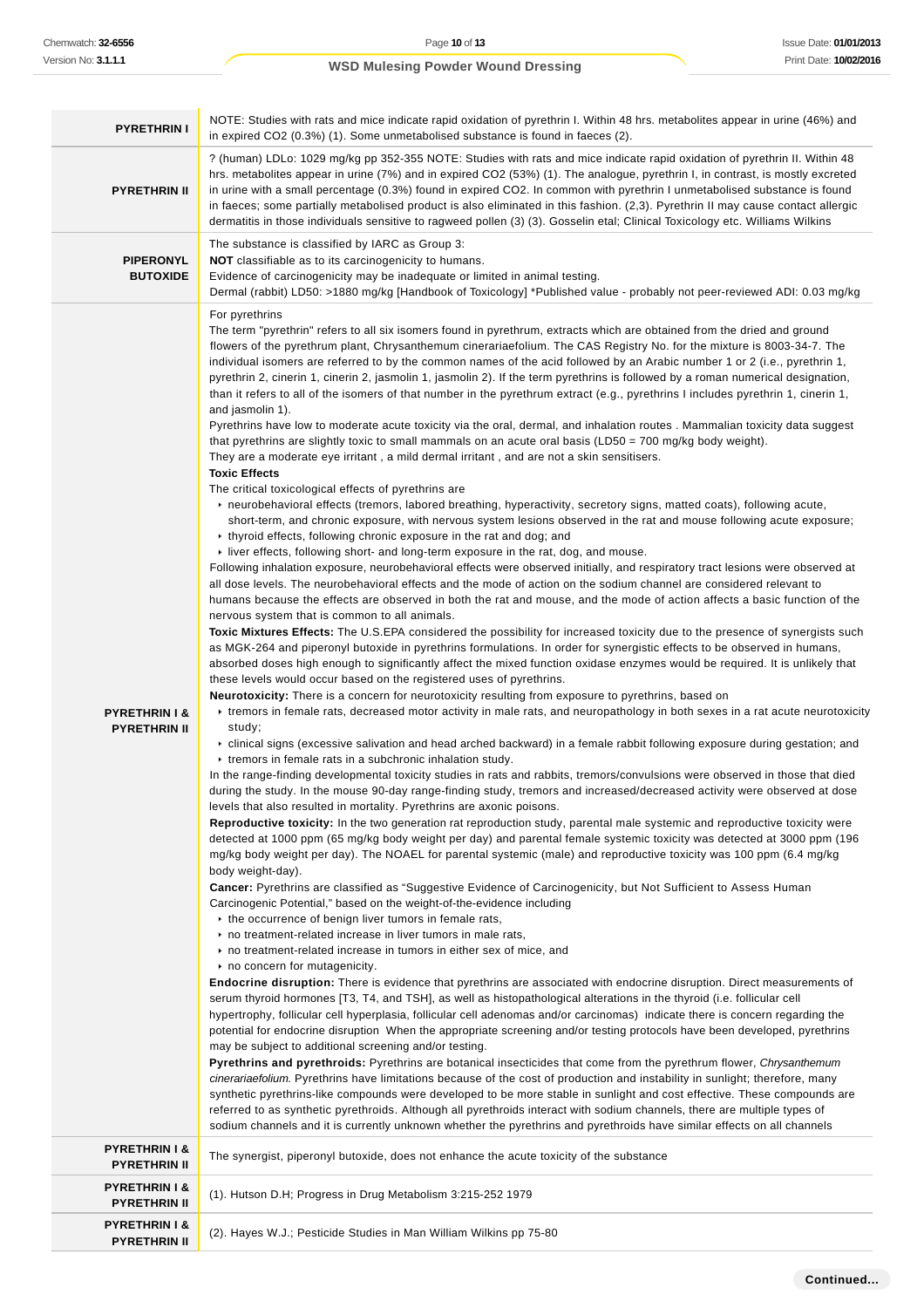| <b>Acute Toxicity</b>                       | $\circ$ | Carcinogenicity                           | $\odot$                                                                                             |
|---------------------------------------------|---------|-------------------------------------------|-----------------------------------------------------------------------------------------------------|
| Skin<br><b>Irritation/Corrosion</b>         | $\odot$ | Reproductivity                            | $\odot$                                                                                             |
| <b>Serious Eye</b><br>Damage/Irritation     | $\odot$ | STOT - Single<br><b>Exposure</b>          | $\odot$                                                                                             |
| <b>Respiratory or Skin</b><br>sensitisation | $\odot$ | <b>STOT - Repeated</b><br><b>Exposure</b> | $\odot$                                                                                             |
| <b>Mutagenicity</b>                         | $\circ$ | <b>Aspiration Hazard</b>                  | $\circ$                                                                                             |
|                                             |         |                                           | $\mathsf{I}$ around $\mathsf{I}$ . Data available but does not fill the exiteria for elassification |

Legend:  $\mathsf{X}$  - Data available but does not fill the criteria for classification

- $\blacktriangleright$  Data required to make classification available
- $\bigcirc$  Data Not Available to make classification

#### **SECTION 12 ECOLOGICAL INFORMATION**

## **Toxicity**

| Ingredient         | Endpoint    | <b>Test Duration (hr)</b> | <b>Species</b>                                                                                                                                                                                                                                                                                                                                                                      | Value         | <b>Source</b>  |
|--------------------|-------------|---------------------------|-------------------------------------------------------------------------------------------------------------------------------------------------------------------------------------------------------------------------------------------------------------------------------------------------------------------------------------------------------------------------------------|---------------|----------------|
| diazinon           | EC50        | 96                        | Algae or other aquatic plants                                                                                                                                                                                                                                                                                                                                                       | 0.397mg/L     | 3              |
| diazinon           | <b>BCF</b>  | 48                        | Fish                                                                                                                                                                                                                                                                                                                                                                                | $0.37$ mg/L   | 4              |
| diazinon           | EC50        | 504                       | Crustacea                                                                                                                                                                                                                                                                                                                                                                           | 0.0000002mg/L | 4              |
| diazinon           | <b>LC50</b> | 96                        | Fish                                                                                                                                                                                                                                                                                                                                                                                | 0.000072mg/L  | 4              |
| diazinon           | <b>NOEC</b> | 24                        | Crustacea                                                                                                                                                                                                                                                                                                                                                                           | 0.00003mg/L   | 4              |
| diazinon           | EC50        | 48                        | Crustacea                                                                                                                                                                                                                                                                                                                                                                           | 0.00026mg/L   | 5              |
| pyrethrin I        | EC50        | 96                        | Algae or other aquatic plants                                                                                                                                                                                                                                                                                                                                                       | $0.024$ mg/L  | 3              |
| pyrethrin I        | EC50        | 96                        | Algae or other aquatic plants                                                                                                                                                                                                                                                                                                                                                       | $0.032$ mg/L  | 3              |
| pyrethrin I        | <b>LC50</b> | 96                        | Fish                                                                                                                                                                                                                                                                                                                                                                                | $0.042$ mg/L  | 3              |
| pyrethrin II       | EC50        | 96                        | Algae or other aquatic plants                                                                                                                                                                                                                                                                                                                                                       | $0.084$ mg/L  | 3              |
| pyrethrin II       | EC50        | 96                        | Algae or other aquatic plants                                                                                                                                                                                                                                                                                                                                                       | 0.200mg/L     | 3              |
| pyrethrin II       | <b>LC50</b> | 96                        | Fish                                                                                                                                                                                                                                                                                                                                                                                | $0.205$ mg/L  | 3              |
| piperonyl butoxide | EC50        | 48                        | Crustacea                                                                                                                                                                                                                                                                                                                                                                           | $0.1$ mg/L    | 4              |
| piperonyl butoxide | <b>LC50</b> | 96                        | Fish                                                                                                                                                                                                                                                                                                                                                                                | 0.0024mg/L    | 4              |
| piperonyl butoxide | <b>NOEC</b> | 48                        | Crustacea                                                                                                                                                                                                                                                                                                                                                                           | $0.01$ mg/L   | 4              |
| piperonyl butoxide | EC50        | 96                        | Crustacea                                                                                                                                                                                                                                                                                                                                                                           | $0.23$ mg/L   | 2              |
| piperonyl butoxide | EC50        | 72                        | Algae or other aquatic plants                                                                                                                                                                                                                                                                                                                                                       | $0.85$ mg/L   | $\overline{2}$ |
| Legend:            |             |                           | Extracted from 1. IUCLID Toxicity Data 2. Europe ECHA Registered Substances - Ecotoxicological Information - Aquatic Toxicity<br>3. EPIWIN Suite V3.12 - Aquatic Toxicity Data (Estimated) 4. US EPA, Ecotox database - Aquatic Toxicity Data 5. ECETOC<br>Aquatic Hazard Assessment Data 6. NITE (Japan) - Bioconcentration Data 7. METI (Japan) - Bioconcentration Data 8. Vendor |               |                |

Harmful to aquatic organisms, may cause long-term adverse effects in the aquatic environment. Toxic to bees.

**DO NOT** discharge into sewer or waterways.

Data

## **Persistence and degradability**

| Ingredient         | Persistence: Water/Soil | Persistence: Air |
|--------------------|-------------------------|------------------|
| diazinon           | <b>HIGH</b>             | <b>HIGH</b>      |
| pyrethrin I        | <b>HIGH</b>             | <b>HIGH</b>      |
| pyrethrin II       | <b>HIGH</b>             | <b>HIGH</b>      |
| piperonyl butoxide | <b>HIGH</b>             | <b>HIGH</b>      |

#### **Bioaccumulative potential**

| Ingredient         | <b>Bioaccumulation</b>   |
|--------------------|--------------------------|
| diazinon           | $MEDIUM (BCF = 540)$     |
| pyrethrin I        | $HIGH (LogKOW = 5.9)$    |
| pyrethrin II       | MEDIUM (LogKOW = $4.3$ ) |
| piperonyl butoxide | $HIGH (LogKOW = 4.75)$   |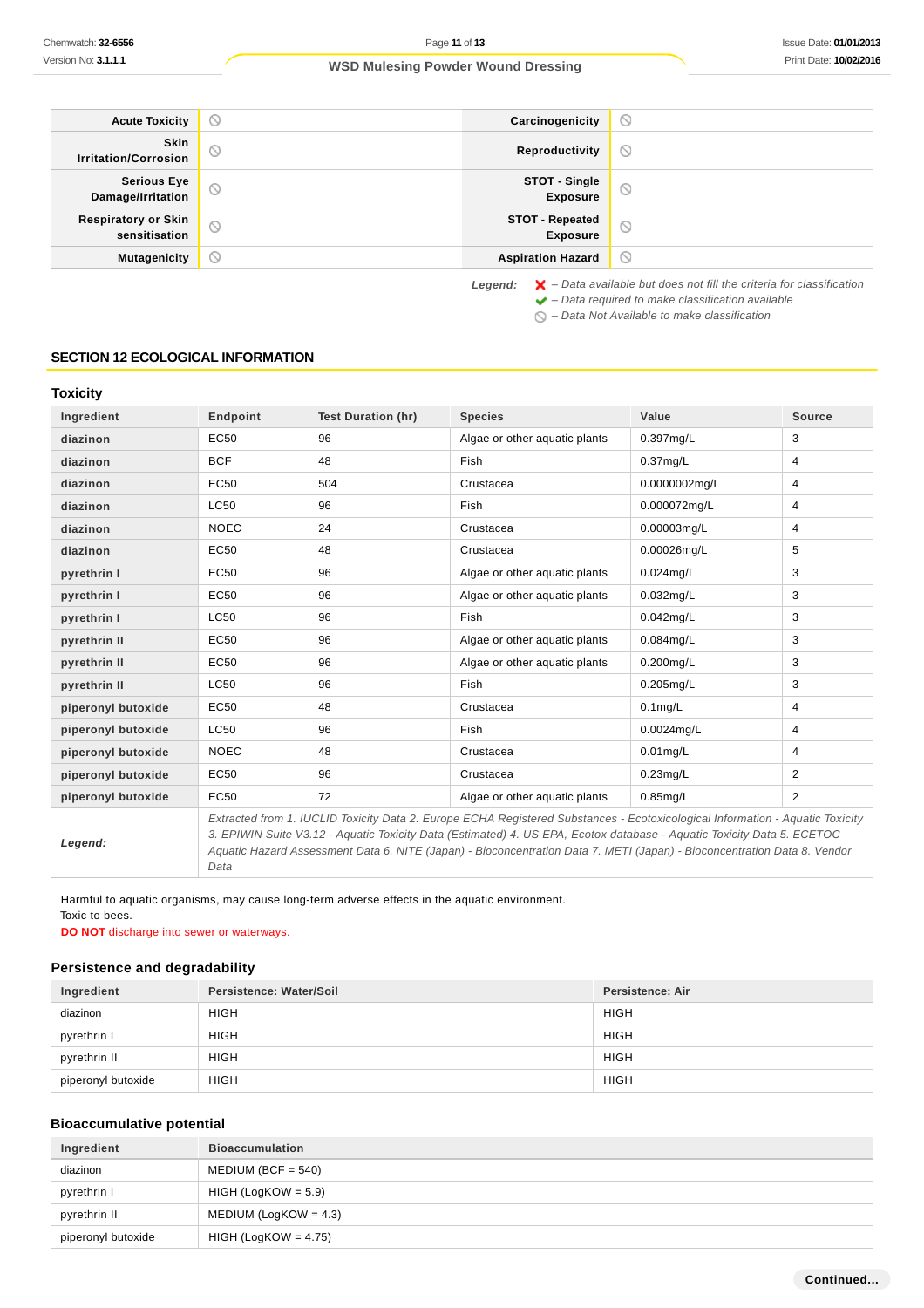## **Mobility in soil**

| Ingredient         | <b>Mobility</b>       |
|--------------------|-----------------------|
| diazinon           | LOW ( $KOC = 1337$ )  |
| pyrethrin I        | $LOW (KOC = 10460)$   |
| pyrethrin II       | LOW ( $KOC = 3027$ )  |
| piperonyl butoxide | LOW ( $KOC = 69.74$ ) |

#### **SECTION 13 DISPOSAL CONSIDERATIONS**

#### **Waste treatment methods**

| ► Recycle wherever possible or consult manufacturer for recycling options. |
|----------------------------------------------------------------------------|
| ► Consult State Land Waste Management Authority for disposal.              |
| ▶ Bury residue in an authorised landfill.                                  |
| ► Recycle containers if possible, or dispose of in an authorised landfill. |
|                                                                            |

## **SECTION 14 TRANSPORT INFORMATION**

# **Labels Required Marine Pollutant** NO **HAZCHEM** Not Applicable

## **Land transport (ADG): NOT REGULATED FOR TRANSPORT OF DANGEROUS GOODS**

**Air transport (ICAO-IATA / DGR): NOT REGULATED FOR TRANSPORT OF DANGEROUS GOODS**

## **Sea transport (IMDG-Code / GGVSee): NOT REGULATED FOR TRANSPORT OF DANGEROUS GOODS**

#### **SECTION 15 REGULATORY INFORMATION**

#### **Safety, health and environmental regulations / legislation specific for the substance or mixture**

#### **DIAZINON(333-41-5) IS FOUND ON THE FOLLOWING REGULATORY LISTS**

| Australia Exposure Standards                                           | Australia Inventory of Chemical Substances (AICS)                                                |  |
|------------------------------------------------------------------------|--------------------------------------------------------------------------------------------------|--|
| Australia Hazardous Substances Information System - Consolidated Lists | International Agency for Research on Cancer (IARC) - Agents Classified<br>by the IARC Monographs |  |
| PYRETHRIN I(121-21-1) IS FOUND ON THE FOLLOWING REGULATORY LISTS       |                                                                                                  |  |
| Australia Hazardous Substances Information System - Consolidated Lists | Australia Inventory of Chemical Substances (AICS)                                                |  |
| PYRETHRIN II(121-29-9) IS FOUND ON THE FOLLOWING REGULATORY LISTS      |                                                                                                  |  |
| Australia Hazardous Substances Information System - Consolidated Lists | Australia Inventory of Chemical Substances (AICS)                                                |  |

## **PIPERONYL BUTOXIDE(51-03-6) IS FOUND ON THE FOLLOWING REGULATORY LISTS**

| Australia Hazardous Substances Information System - Consolidated Lists | International Agency for Research on Cancer (IARC) - Agents Classified |  |
|------------------------------------------------------------------------|------------------------------------------------------------------------|--|
| Australia Inventory of Chemical Substances (AICS)                      | by the IARC Monographs                                                 |  |

| <b>National Inventory</b>        | <b>Status</b>                                               |
|----------------------------------|-------------------------------------------------------------|
| Australia - AICS                 | Y                                                           |
| Canada - DSL                     | Y                                                           |
| Canada - NDSL                    | N (diazinon; pyrethrin I; piperonyl butoxide; pyrethrin II) |
| China - IECSC                    | N (pyrethrin I; pyrethrin II)                               |
| Europe - EINEC /<br>ELINCS / NLP | Y                                                           |
| Japan - ENCS                     | N (pyrethrin I; pyrethrin II)                               |
| Korea - KECI                     | N (pyrethrin I; pyrethrin II)                               |
| New Zealand - NZIoC              | Y                                                           |
| Philippines - PICCS              | Y                                                           |
| USA - TSCA                       | N (pyrethrin I)                                             |